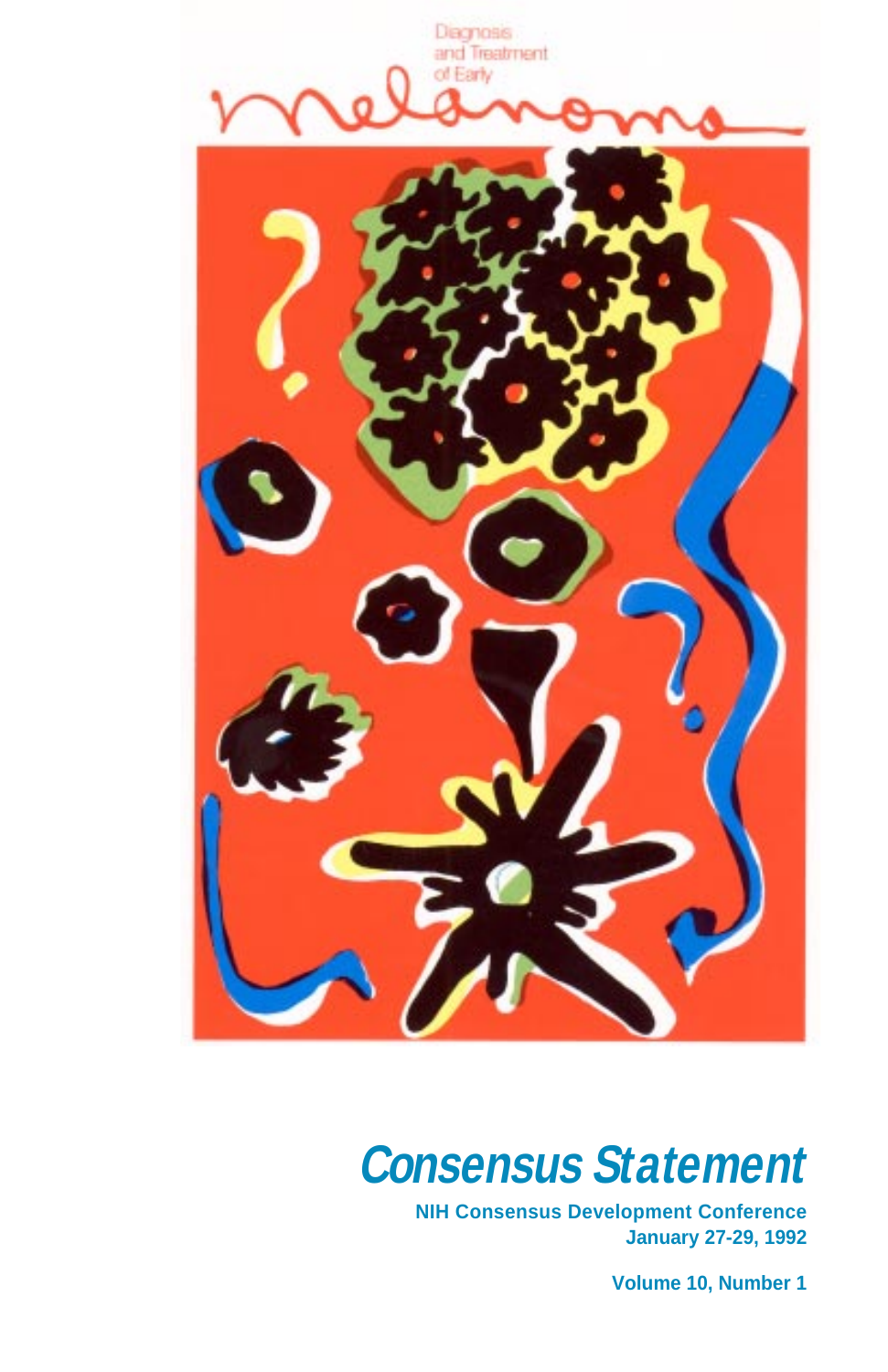NIH Consensus Development Conferences are convened to evaluate available scientific information and resolve safety and efficacy issues related to a biomedical technology. The resultant NIH Consensus Statements are intended to advance understanding of the technology or issue in question and to be useful to health professionals and the public.

NIH Consensus Statements are prepared by a nonadvocate, non-Federal panel of experts, based on: (1) presentations by investigators working in areas relevant to the consensus questions during a 2-day public session; (2) questions and statements from conference attendees during open discussion periods that are part of the public session; and (3) closed deliberations by the panel during the remainder of the second day and morning of the third. This statement is an independent report of the panel and is not a policy statement of the NIH or the Federal Government.

Copies of this statement and bibliographies prepared by the National Library of Medicine are available from the Office of Medical Applications of Research, National Institutes of Health, Federal Building, Room 618, Bethesda, MD 20892.

For making bibliographic reference to the consensus statement from this conference, it is suggested that the following format be used, with or without source abbreviations, but without authorship attribution: Diagnosis and Treatment of Early Melanoma. (Reprinted from NIH Consens Dev Conf Consens Statement 1992 Jan 27-29; 10(1).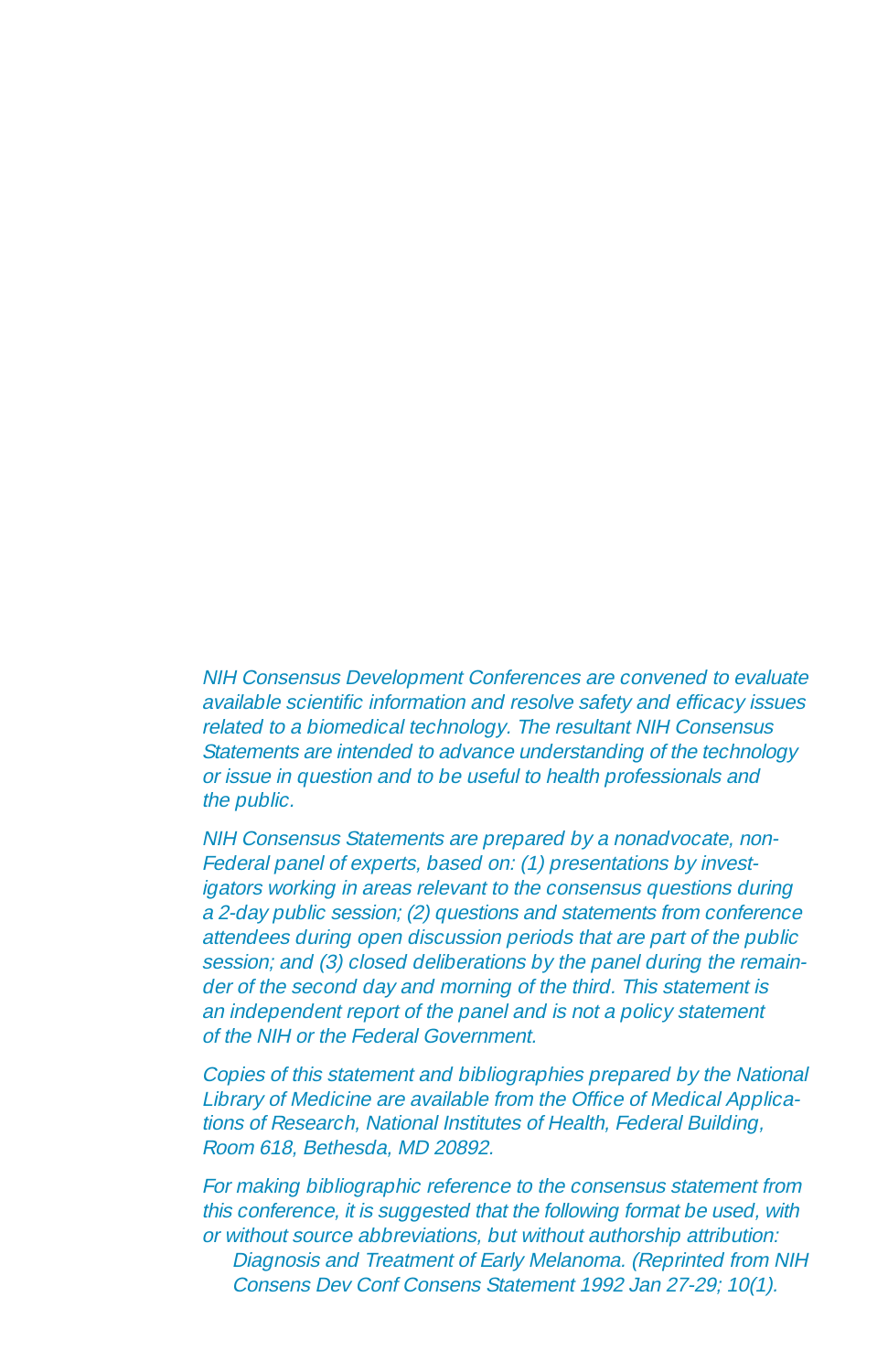This statement reflects the panel's assessment of medical knowledge available at the time the statement was written. Thus, it provides a "snapshot in time" of the state of knowledge on the conference topic. When reading the statement, keep in mind that new knowledge is inevitably accumulating through medical research.



**NIH Consensus Development Conference January 27-29, 1992** 

**[Volume 1](#page-0-0)0, Number 1**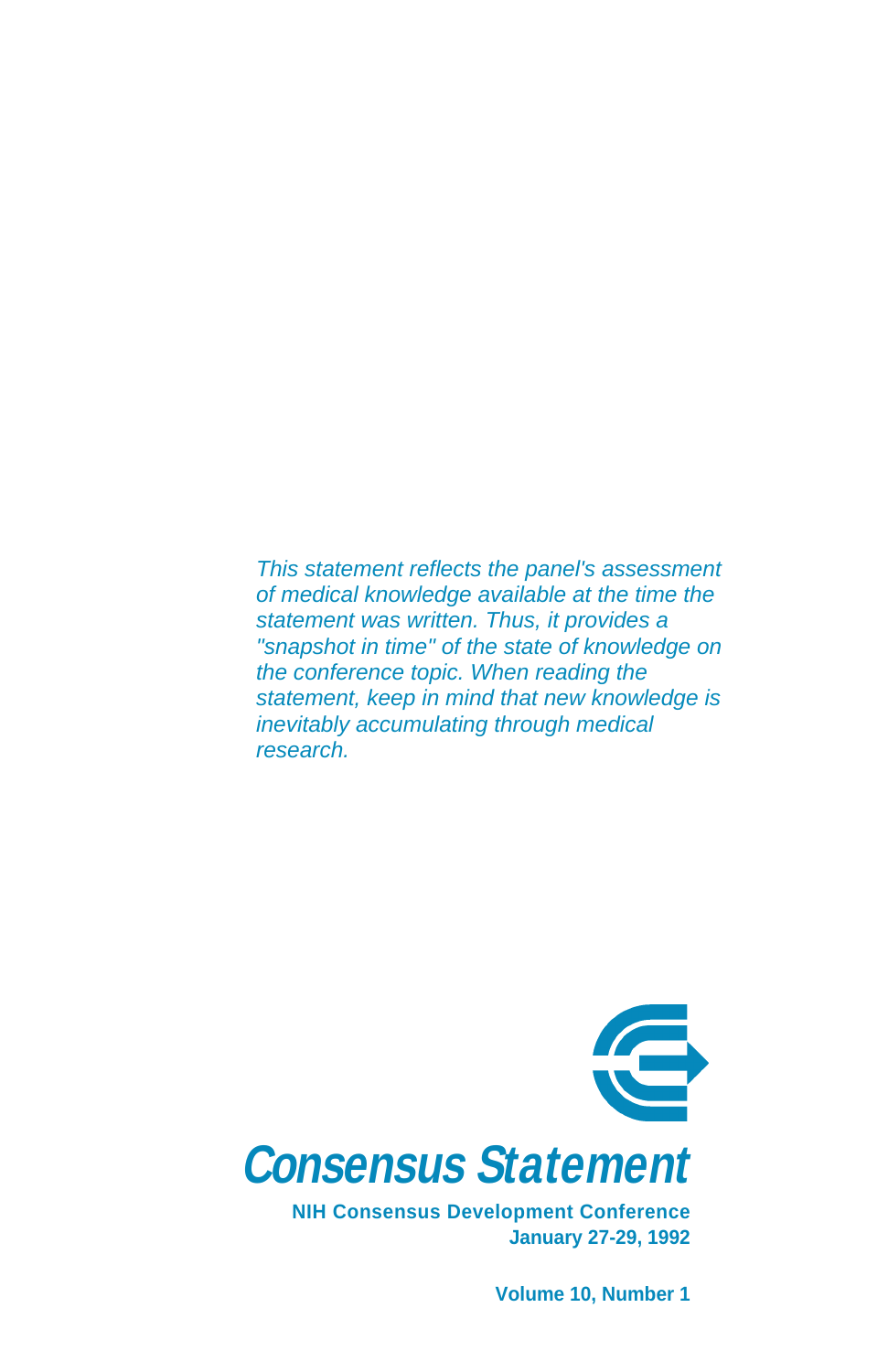# **Abstract**

The National Institutes of Health Consensus Development Conference on Diagnosis and Treatment of Early Melanoma brought together experts in dermatology, pathology, epidemiology, public education, surveillance techniques, and potential new technologies as well as other health care professionals and the public to address (1) the clinical and histological characteristics of early melanoma; (2) the appropriate diagnosis, management, and followup of patients with early melanoma; (3) the role of dysplastic nevi and their significance; and (4) the role of education and screening in preventing melanoma morbidity and mortality. Following 2 days of presentations by experts and discussion by the audience, a consensus panel weighed the scientific evidence and prepared their consensus statement.

Among their findings, the panel recommended that (1) melanoma in situ is a distinct entity effectively treated surgically with 0.5 centimeter margins; (2) thin invasive melanoma, less than 1 millimeter thick has the potential for long-term survival in more than 90 percent of patients after surgical excision with a 1 centimeter margin; (3) elective lymph node dissections and extensive staging evaluations are not recommended in early melanoma; (4) patients with early melanoma are at low risk for relapse but may be at high risk for development of subsequent melanomas and should be followed closely; (5) some family members of patients with melanoma are at increased risk for melanoma and should be enrolled in surveillance programs; and (6) education and screening programs have the potential to decrease morbidity and mortality from melanoma.

The full text of the consensus panel's statement follows.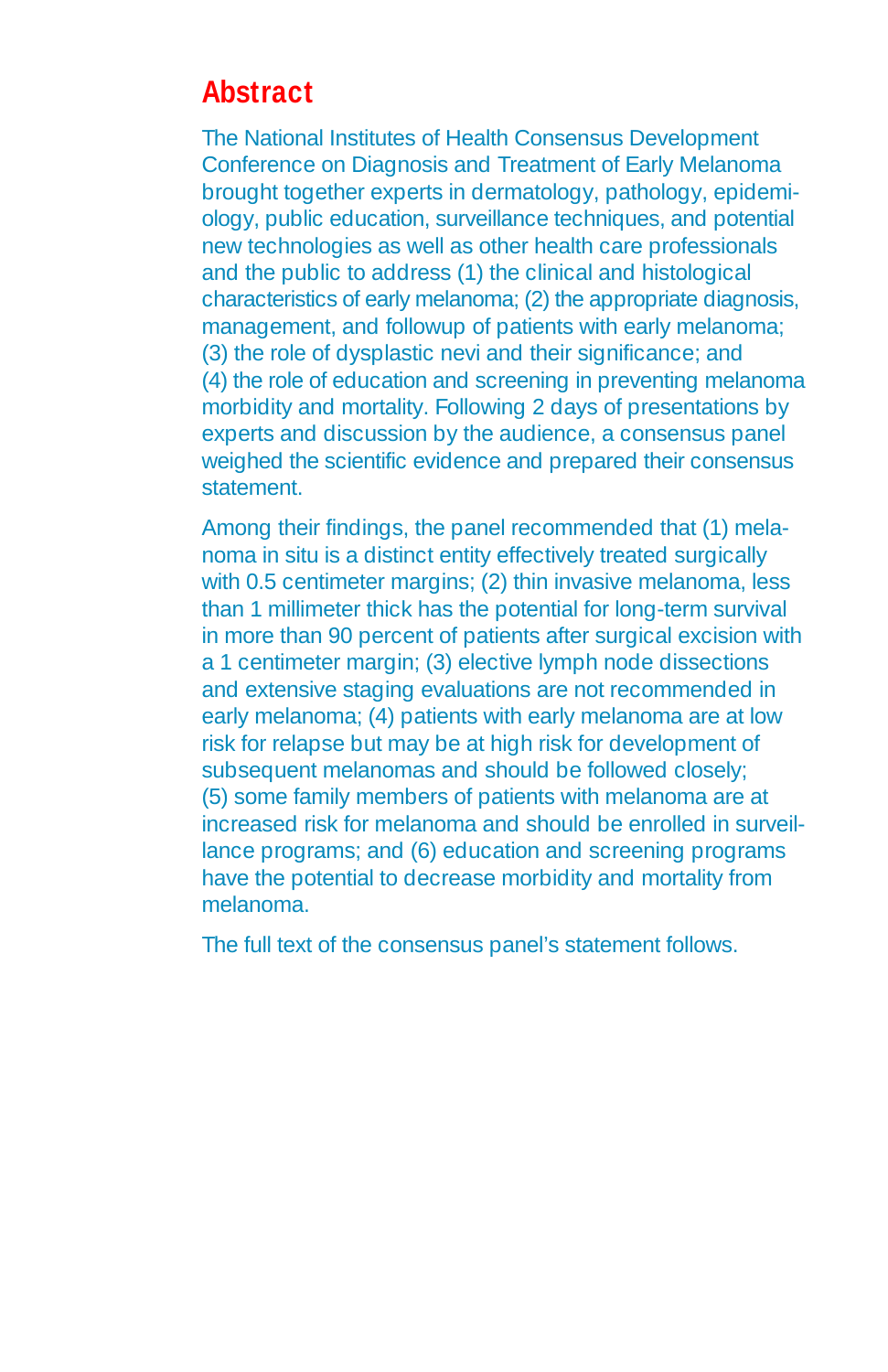# **Introduction**

The incidence of melanoma of the skin appears to be rapidly rising. The increased incidence may be partially attributable to increased detection resulting from screening. In 1992, approximately 32,000 newly diagnosed cases and 6,700 deaths are expected in the United States. Melanoma tends to occur in adults in the prime of their family and professional lives. Detection and surgical treatment of the early stages of this malignancy are usually curative. In contrast, diagnosis and treatment in late stages often have dismal results.

Traits associated with an increased risk of developing melanoma include: multiple typical moles, atypical moles, freckling, history of severe sunburn, ease of burning, inability to tan, and light hair/blue eyes. Other factors include the presence of familial atypical mole and melanoma syndrome, disorders of DNA repair, and excessive sun exposure.

Efforts to increase public awareness of melanoma and its treatment without causing unnecessary fear presents a challenge. Public and professional education campaigns that emphasize sun protection and periodic total skin examinations for early detection of melanoma have the potential to save lives.

To resolve questions relating to the diagnosis and treatment of early melanoma, the National Cancer Institute, the National Institute of Arthritis and Musculoskeletal and Skin Diseases, and the Office of Medical Applications of Research of the National Institutes of Health convened a consensus development conference January 27-29, 1992. After 2 days of presentations by experts and discussion by the audience, a consensus panel drawn from the specialties of dermatology, medical and surgical oncology, pathology, internal medicine, epidemiology, public health, biostatistics, and genetics considered the evidence and agreed on answers to the following key questions:

- What are the clinical and histological characteristics of early melanoma?
- What is the appropriate management of patients with early melanoma regarding its diagnosis and treatment?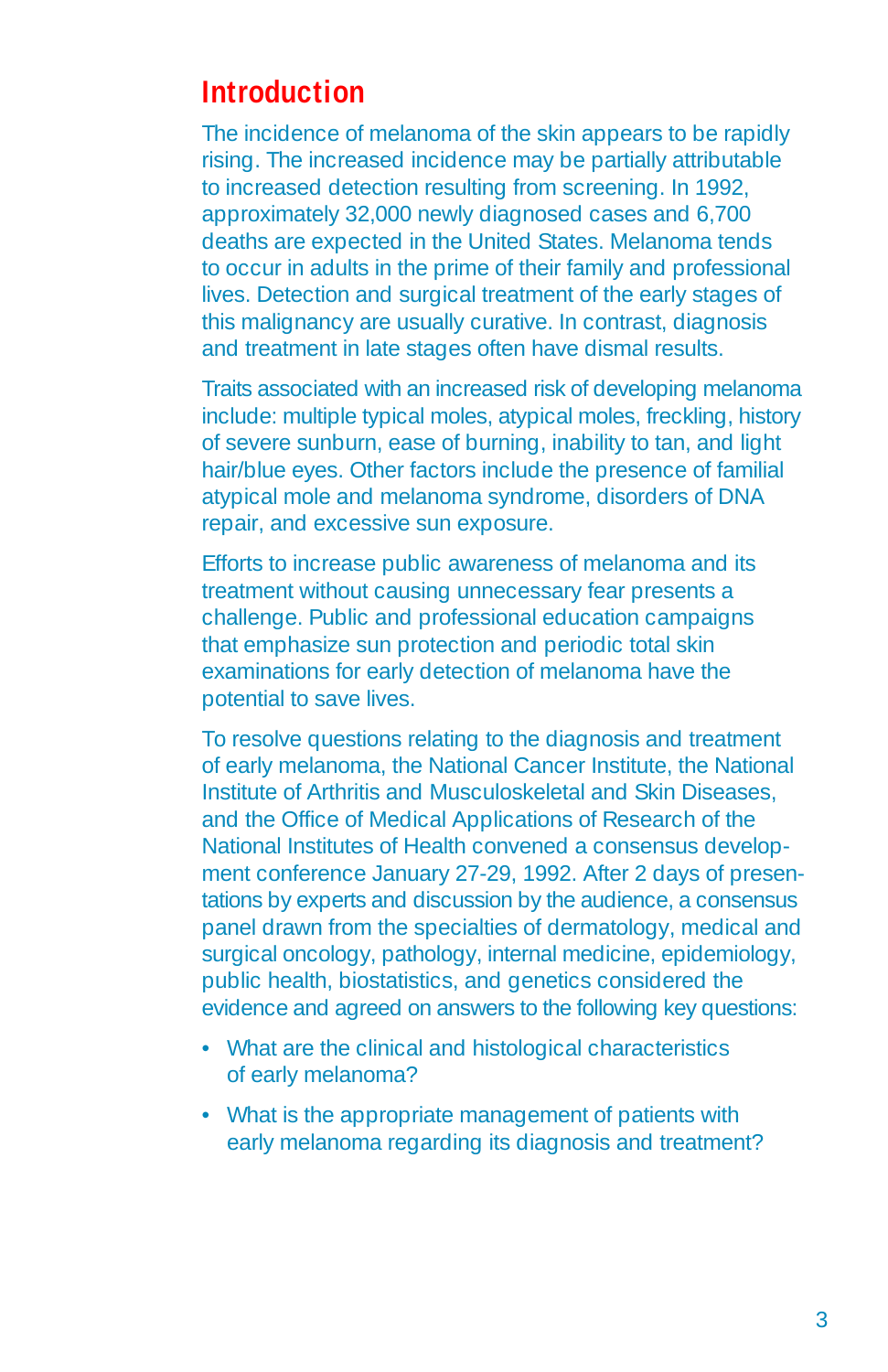- After treatment of early melanoma, should patients and family members be followed: Why and how?
- Do dysplastic nevi exist and what is their significance?
- What is the role of education and screening in preventing melanoma morbidity and mortality?
- What are the future directions for research, including primary prevention?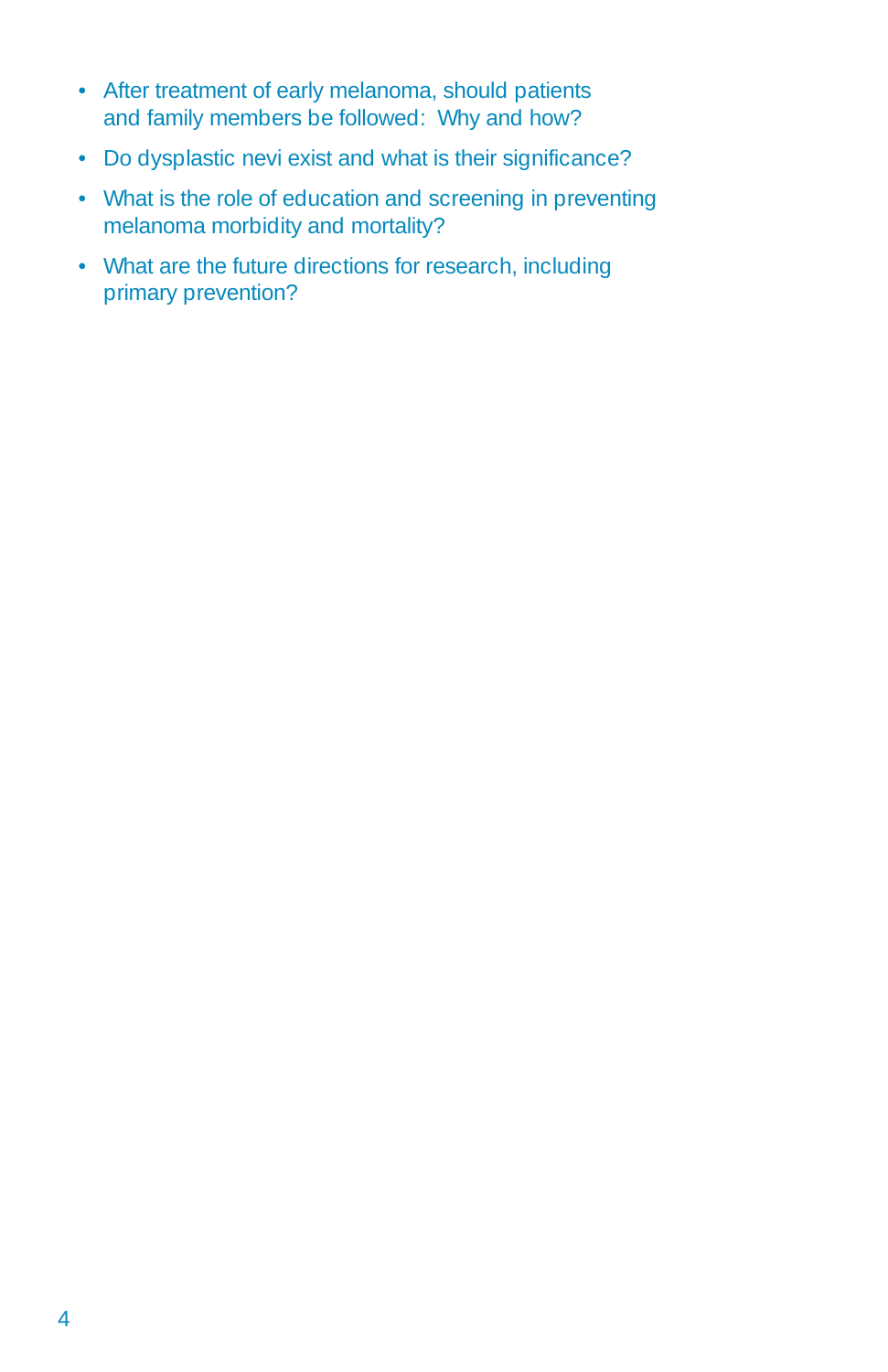# **What Are the Clinical and Histological Characteristics of Early Melanoma?**

# **Clinical Features**

Cutaneous melanoma is a distinct clinical and histologic entity. Clinical features of de novo pigmented lesions suggestive of melanoma include **A**symmetry, **B**order irregularity, **C**olor variegation, and **D**iameter greater than 6 millimeters (the ABCD's of melanoma). An asymmetric lesion is one that is not regularly round or oval. Border irregularity refers to notching, scalloping, or poorly defined lesion margins. Color variegation refers to a lesion with shades of brown, tan, red, white, or blue/black, or combinations thereof. Although a high level of suspicion exists for a lesion greater than 6 millimeters in diameter, early melanomas may be diagnosed at a smaller size. Earliest lesions are flat or macular and may have altered skin markings. However, a palpable lesion with uniform or irregular surface features or benign-appearing pigmented and nonpigmented lesions that change rapidly can represent early melanoma.

Melanoma has classically been divided into subtypes:

- Superficial spreading melanoma (SSM) is the most common subtype, located on any anatomic site, and with the above typical clinical features described for melanoma.
- Nodular melanoma (NM) presents as an elevated or polypoid lesion on any anatomic site. It may be uniform in pigmentation and frequently shows ulceration when advanced.
- Lentigo maligna melanoma (LMM) occurs as a macular lesion on sun-exposed skin (head, neck), often in elderly patients.
- Acral lentiginous melanoma (ALM) presents as a darkly pigmented, flat to nodular lesion on palms, soles, and subungually.

# **Histologic Features**

Fully developed melanoma has cohesive clusters and single atypical melanocytes at the dermal-epidermal junction. Single melanocytes and clusters of melanocytes are dispersed through the full thickness of the epidermis. The invasive component forms an asymmetric lesion in the dermis, composed of atypical epithelioid and/or spindled melanocytes with an increased nuclear/cytoplasmic ratio; pleomorphic nuclei showing prominent nucleoli and mitoses, sometimes atypical;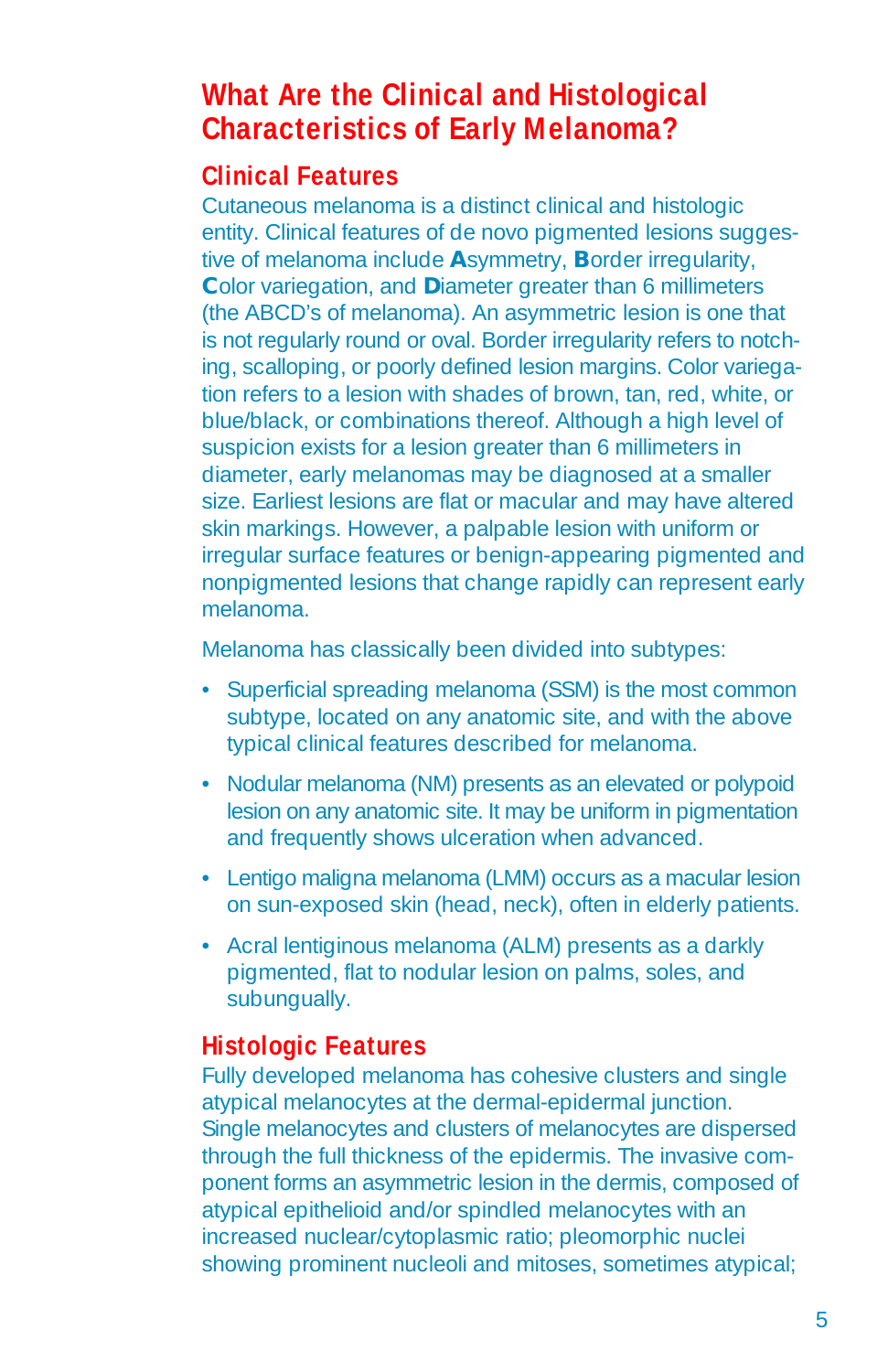and abundant eosinophilic cytoplasm. There is no evidence of maturation from the superficial to deep component of the lesion. An associated inflammatory response, including tumor-infiltrating lymphocytes, is often present. Occasionally, angiolymphatic invasion and/or satellite nodules can be identified. Features of regression, including the presence of melanophages, lymphocytes, fibrosis, and vascular ectasia, with absence or degeneration of melanocytes in the papillary dermis, sometimes with no overlying intraepidermal component, may be present.

### **Prognostic Features**

A number of clinical and histologic prognostic indicators affecting survival of patients have been evaluated. The single most predictive factor for recurrence and prognosis of melanoma is the depth of invasion of the original lesion, measured in millimeters from the top of the granular cell layer to the deepest point of tumor extension. Other prognostic factors may include ulceration, regression, level of invasion (Clark), anatomical location, radial versus vertical growth phase of the lesion, and patient gender. The most significant of these may be ulceration. The clinical/histologic subtype (SSM, NM, LMM, ALM) does not appear to provide additional prognostic information when depth of invasion is taken into consideration. Regression needs to be better defined and quantitated before its prognostic significance can be assessed accurately.

### **Early Melanoma**

For the purpose of this discussion, early melanoma includes melanoma in situ and thin invasive lesions less than 1 millimeter in depth. Data currently available suggest a greater than 99 percent long-term, disease-free survival for patients with melanoma in situ and greater than 90 percent long-term overall survival for patients with lesions less than 1 millimeter; patients with intermediate  $(1.0-4.0 \text{ mm})$  and high-risk  $(> 4.0 \text{ mm})$ melanomas have a greater risk of recurrence and/or death.

# **Melanoma In Situ**

Melanoma in situ is a specific diagnosis for flat or elevated lesions with histologic features identical to those described for melanoma but confined to the full thickness of the epidermis and adnexal epithelium. Descriptive clinical/pathological terms that have been used for melanoma in situ include lentigo maligna, atypical melanocytic proliferation, and pagetoid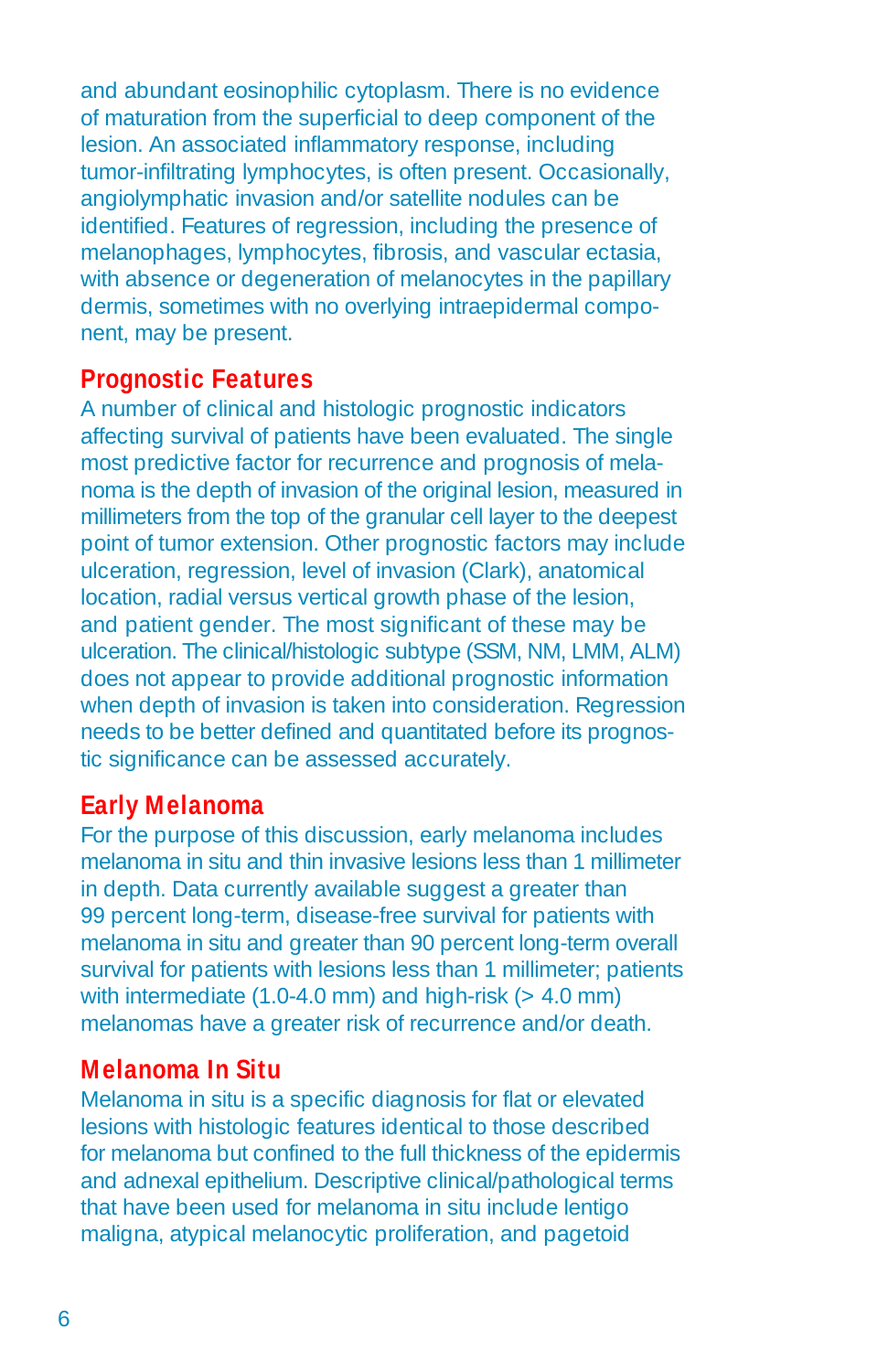melanocytic proliferation. Melanoma in situ is a lesion of uncertain natural history, but it can be treated effectively with conservative surgery. Once the lesion is totally removed, melanoma in situ should have no impact on a patient's longevity or insurability.

# **Pathology Reporting**

After appropriate biopsy of a suspicious lesion, complete and accurate pathology reports can be issued based on permanent sections. Frozen section evaluation is not recommended for primary diagnosis. Pathology reports should include certain essential data to assess prognosis and guide subsequent management and followup. The pathology report should reflect the diagnosis and histologic characteristics but need not provide recommendations for treatment.

- Essential to the report:
	- Diagnosis
	- Measured thickness (in millimeters)
	- Margins
- Suggested additional information:
	- Subtype (SSM, NM, LMM, ALM, melanoma in situ)
	- Level (Clark I-V)
- Ulceration (present/absent)
- Regression (present/absent)
- Precursor lesion (present/absent; type)
- Satellitosis (present/absent)
- Angiolymphatic invasion (present/absent)
- Mitotic activity
- Host response (lymphocytic infiltrate)
- Radial versus vertical growth phase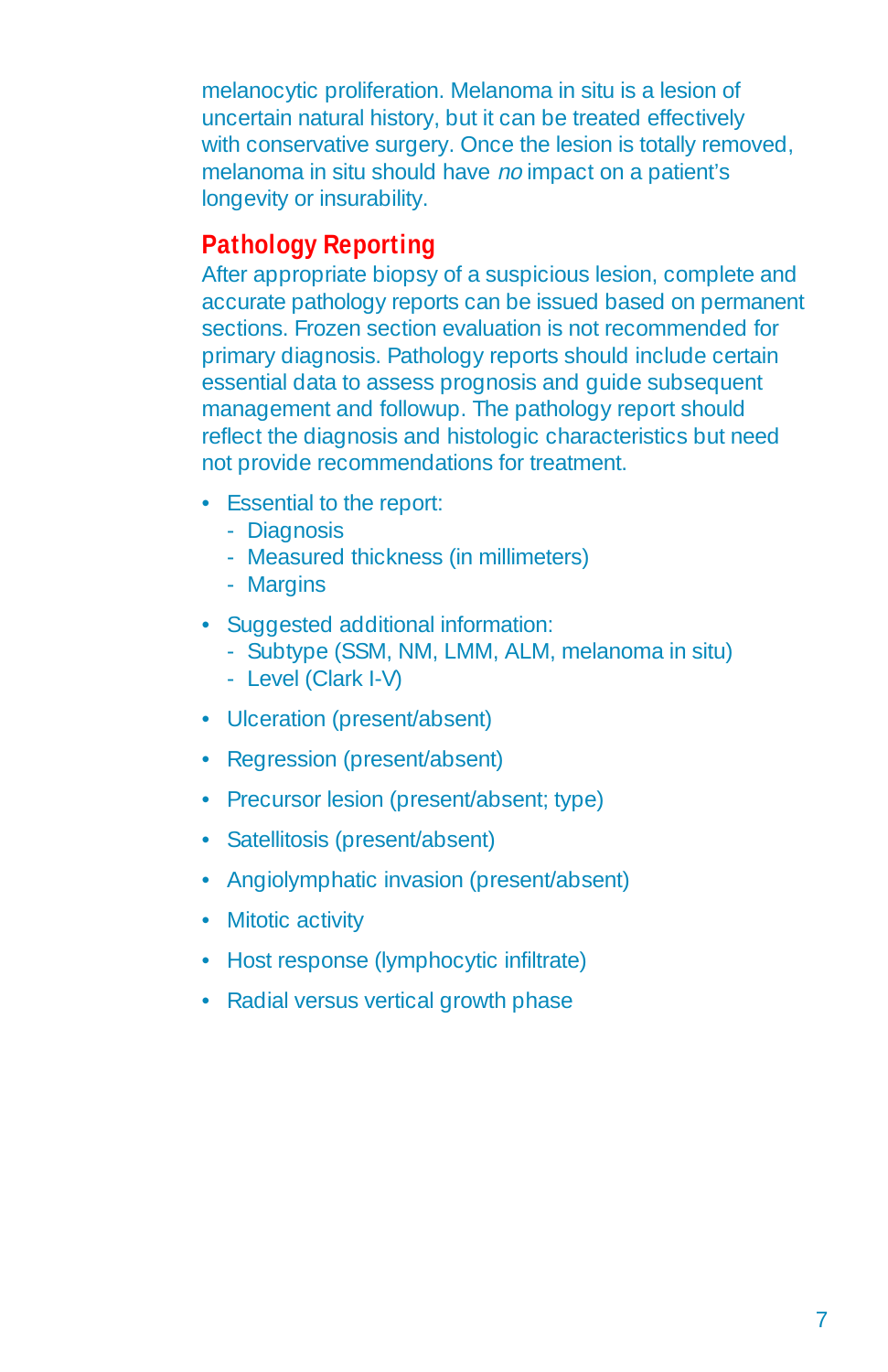# **What Is the Appropriate Management of Patients With Early Melanoma Regarding Its Diagnosis and Treatment?**

# **Diagnostic Techniques**

A properly performed biopsy is critical in establishing the diagnosis of melanoma. The histologic interpretation of the biopsy will determine the prognosis and plan of therapy. An excisional biopsy with a narrow margin of normal-appearing skin is recommended for any suspicious lesion. The use of Wood's lamp may be helpful in delineating the borders of suspicious lesions. The excisional biopsy (including punch, saucerization, or elliptical excision) should include a portion of underlying subcutaneous fat for accurate microstaging. Removal of a suspicious lesion by shaving or curettage is not recommended. For large lesions where an excisional biopsy would represent a formidable procedure, an incisional biopsy can be performed. This should entail removal of an ellipse or core of full-thickness of skin and subcutaneous tissue at the most raised and irregular site, or, if this is not apparent, at an area of dark pigmentation. The diagnosis and microstaging of the suspicious lesion should be performed on fixed histological specimens.

# **Patient Evaluation**

The initial evaluation of a patient with a suspected melanoma includes a personal history, a family history, and an appropriate physical examination that includes a total body skin examination and palpation of the regional lymph nodes. The focus of this evaluation is to identify risk factors, signs or symptoms of metastases, atypical moles, and additional melanomas.

# **Surgical Therapy**

Standard therapy for melanoma is surgical excision. For melanoma in situ, excision of the lesion or biopsy site with a 0.5 centimeter border of clinically normal skin and layer of the subcutaneous tissue is sufficient. This should be curative.

Previously, the therapy for invasive melanoma was to excise lesions with up to 5 centimeter margin of normal skin, often necessitating skin grafting procedures for reconstruction. Recent clinical trials suggest that thin melanomas can be excised with narrower margins. For melanomas less than 1 millimeter thick, a 1-centimeter margin of clinically normal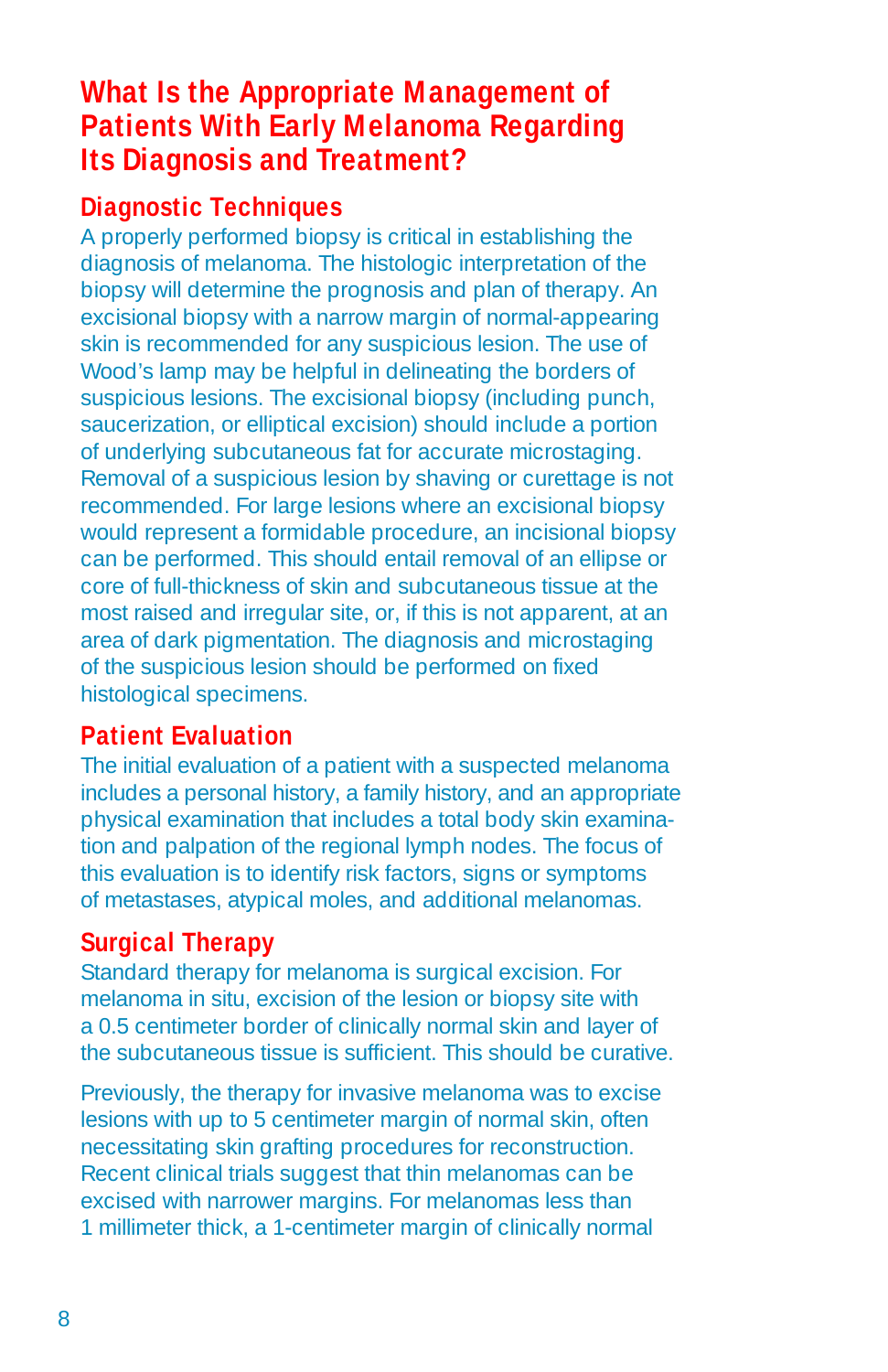skin and underlying subcutaneous tissue down to fascia is recommended as an appropriate excision. The surgical margin should be histologically uninvolved by tumor. This excision often can be performed with a primary closure of the surgical defect without the need for reconstructive procedures. The use of this narrower margin has allowed better cosmetic and functional results apparently without compromising survival. There are no studies indicating that the removal of underlying fascia enhances survival or decreases the risk of local recurrences.

Currently, there is not enough clinical experience utilizing microscopically controlled excision (Mohs surgery) for the treatment of primary melanomas to recommend it as an alternative approach. Mohs surgery may prove a useful technique for certain types and locations of melanoma, but more data are needed.

The results of a 1-centimeter margin of excision for early melanoma (less than 1 millimeter thick) are excellent, with approximately 95 percent 8-year survival. Elective (i.e., prophylactic) regional lymph node dissection is not indicated in this group of patients. Extensive diagnostic studies (CT, MRI, and nuclear scans) are not indicated, are economically wasteful, and should not be performed in staging asymptomatic patients. There are no data to support the practice of obtaining chest x-rays and liver function studies, although many physicians still believe they should be performed as a baseline.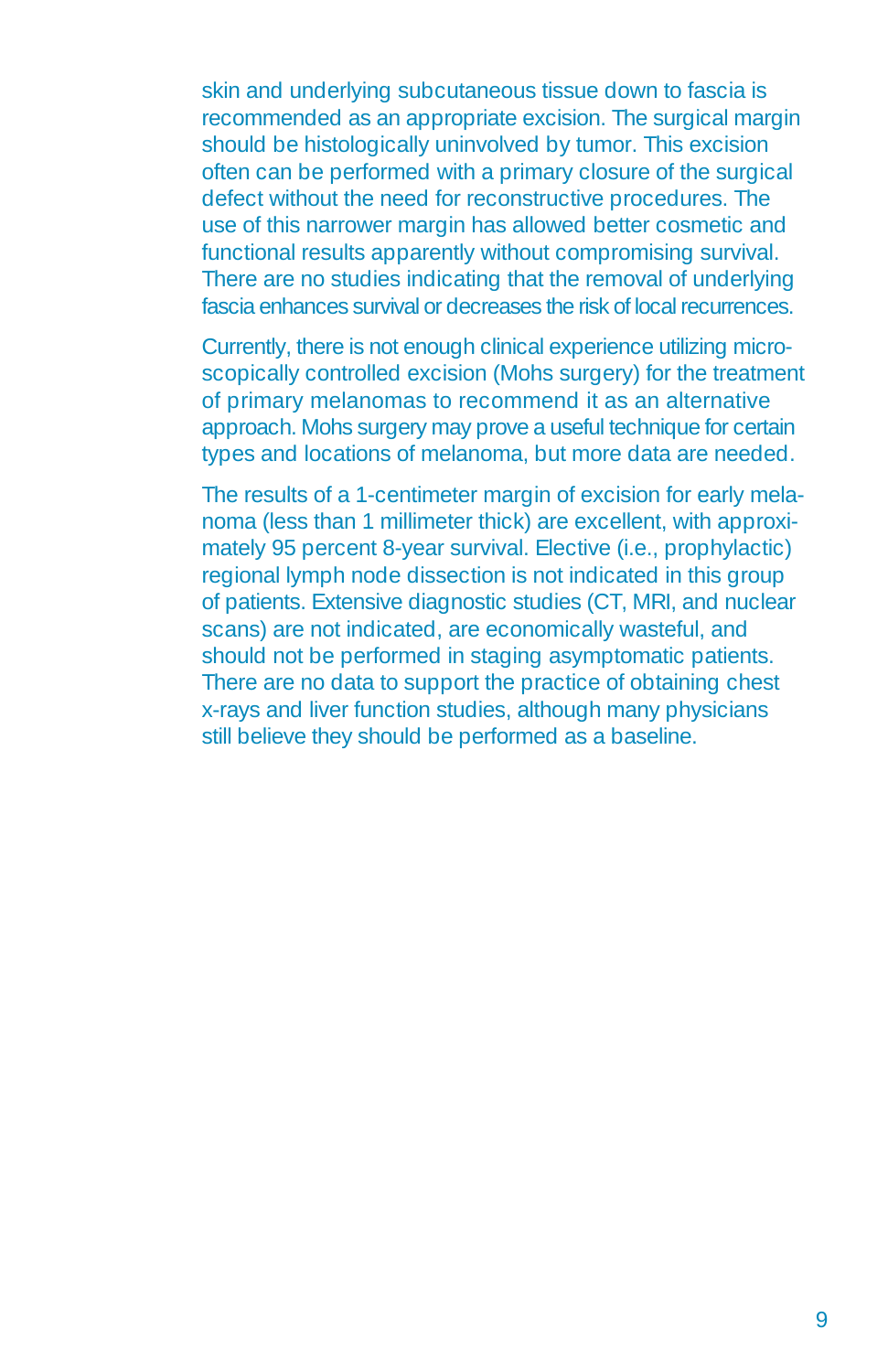# **After Treatment of Early Melanoma, Should Patients and Family Members Be Followed? Why and How?**

### **Assessment of Risk for Relapse and Development of Subsequent Melanomas**

The prognosis for long-term survival for patients with early invasive melanoma is excellent. Life-threatening metastases following complete removal of early melanoma are rare. Patients with relapse tend to do so at local or regional sites that may still be amenable to surgical therapy.

Overall, there is an increased incidence of second primary melanomas in affected patients (a minimum of 3 percent will develop second melanomas within 3 years). The risk may be higher in patients with associated atypical moles and is particularly high in affected members of melanoma-prone families (approximately 33 percent will develop second melanomas within 5 years). Thus, patients need close followup for the development of subsequent primary melanomas. Studies show that subsequent melanomas diagnosed in a surveillance program are thinner than the initial melanoma.

Familiar patterns of melanoma exist. Persons with atypical moles and a positive family history of melanoma (at least one other affected family member) are at unusually high risk of developing melanoma. Thus, it is extremely important to identify affected kindreds so that these patients may be closely followed. Patients with xeroderma pigmentosum, a rare genetic disorder, have a high incidence of melanoma.

# **Recommendations for Followup After Surgical Therapy**

• Patients should be followed with serial examinations of the skin and palpation of the excision site and regional lymph nodes. Because the occurrence of distant metastases in patients with early melanoma is unusual, it is not necessary to perform routine screening for occult visceral lesions. Choice of interval between examinations is arbitrary. An appropriate interval may be 6 months for patients without atypical moles and without a family history of melanoma. If patients have not shown evidence of recurrence or a second primary melanoma by the second anniversary after diagnosis, the interval between examinations can be extended to 1 year.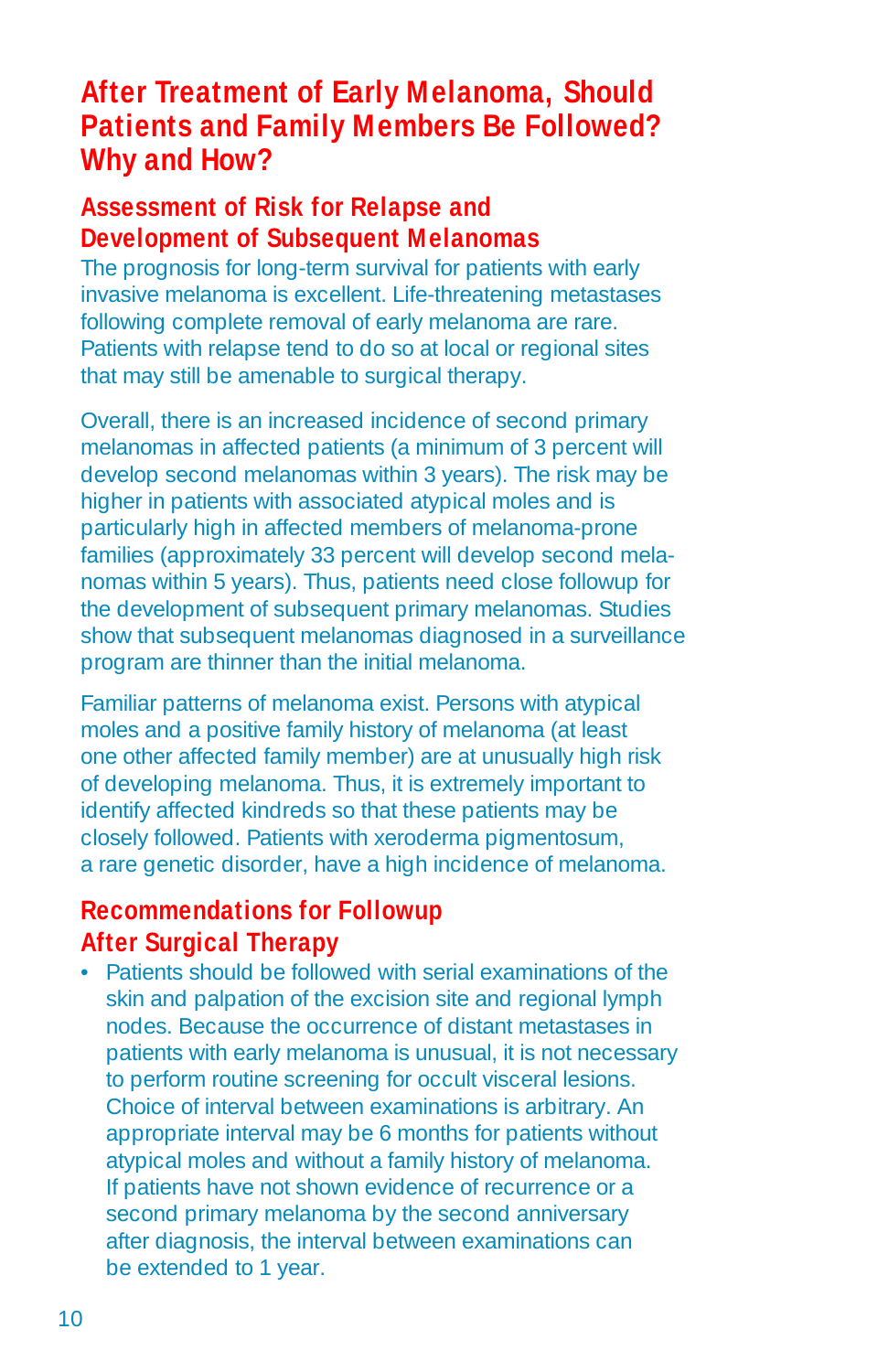For patients with atypical moles, a positive family history of melanoma or atypical moles, or any of the poor prognostic factors for recurrence, a shorter interval between examinations, such as 3 to 6 months, should be considered. Baseline photographs may be useful in following atypical moles. The decision to extend the interval and the choice of interval between evaluations after a 2-year observation period should be based on the stability and characteristics of the atypical moles.

There appears to be little risk of relapse for patients with melanoma in situ. There are few data available on the risk for subsequent melanomas in patients with melanoma in situ who do not have atypical moles. However, it seems prudent to follow these patients with serial skin examinations, including the excision site, at regular intervals.

- Patients can assist in their management by performing monthly self-examination of the skin. In addition, patients should be counseled to avoid excessive sun exposure and to use protective clothing and sunscreens. The use of oral contraceptives and development of subsequent pregnancies do not appear to influence the recurrence rate in average risk patients; the effects of these variables are still being evaluated in high-risk cohorts.
- Obtaining a detailed family history from a patient with melanoma is critical in establishing whether the patient belongs to a melanoma-prone family. However, history alonemay not be sufficient to establish this risk factor. The presence of atypical moles in the patient may be an important clue in this regard. If a patient has a positive family history of melanoma or has atypical moles, it is recommended that first-degree family members be evaluated for the presence of atypical moles and melanoma. Family members with atypical moles should be enrolled into a regular screening program.

Because family history of melanoma is an important risk factor for the development of melanoma, it may be worthwhile to perform initial screening in first-degree family members of all patients with melanoma.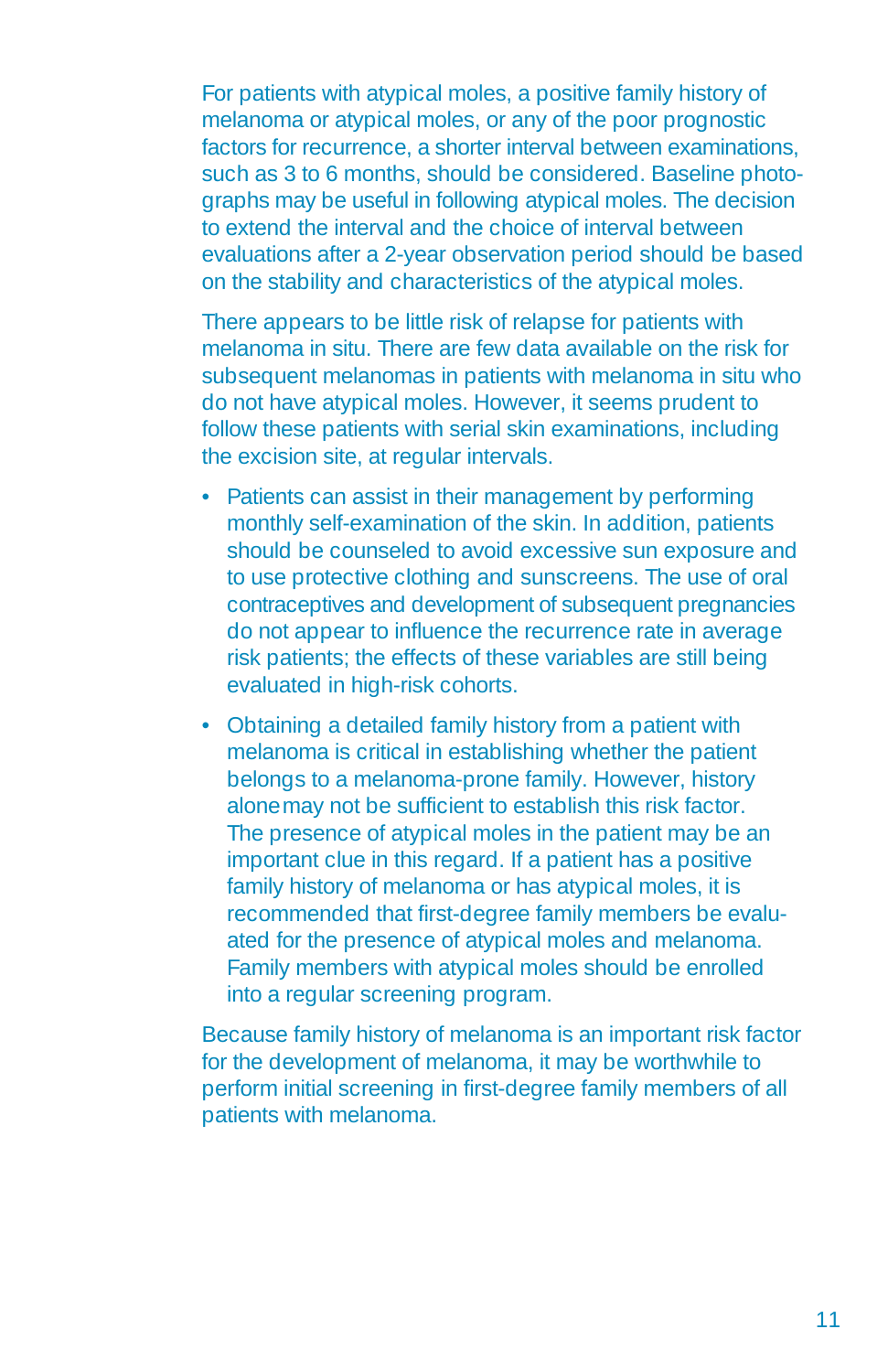# **Do Dysplastic Nevi Exist and What Is Their Significance?**

# **Atypical Moles**

Atypical moles (dysplastic nevi) are acquired pigmented lesions of the skin whose clinical and histologic appearances are different from typical common moles (common nevi). Neither the clinical nor the histologic features of atypical moles that occur in families differ from those of sporadic atypical moles. Atypical moles vary in size and are often larger than common moles. Atypical moles have macular and/or papular components and have borders that usually are irregular and frequently are ill-defined. Their color is variegated, ranging from tan to dark brown often on a pink background. While these atypical moles may appear anywhere on the body, they especially occur on the trunk.

# **Familial Atypical Mole and Melanoma Syndrome**

Some families are affected with an inherited familial atypical mole and melanoma (FAM-M) syndrome. This syndrome is defined by (1) occurrence of melanoma in one or more first or second degree relatives, (2) large numbers of moles (often greater than 50) some of which are atypical and often variable in size, and (3) moles that demonstrate certain distinct histologic features.

Persons with this syndrome have a markedly increased risk of developing melanoma. Their lifetime risk may be as high as 100 percent. Intensive surveillance, necessary for diagnosis and treatment of early melanoma in these patients, has been successful in preventing life-threatening complications. This regimen requires monthly self-examination by the patient and physician examination initially at 4- to 6-month intervals. Baseline high-quality total body photographs may aid such examinations, as may other enhanced optical techniques such as epiluminescence microscopy. These techniques need further research to validate their effectiveness.

# **Risk Factors for Melanoma in FAM-M Syndrome**

The role of nongenetic factors in this syndrome is not fully understood. The role of oral contraceptives and pregnancy in regard to the development of melanomas in women with FAM-M syndrome has not been determined but is under study. Further research is necessary to define the role of sun exposure, UVB and UVA, in promoting the development of melanomas in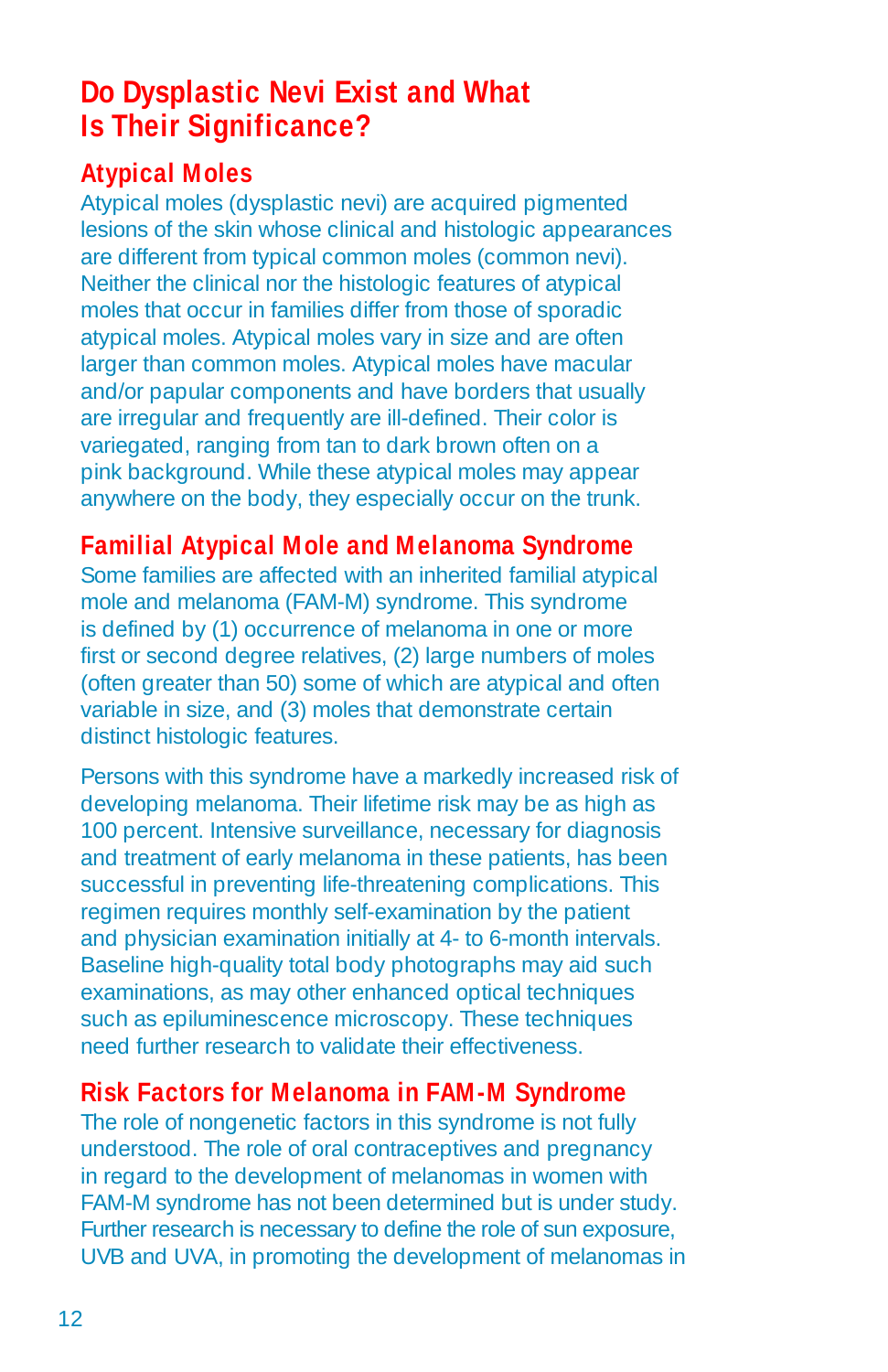individuals with the FAM-M syndrome. Broad spectrum sunscreens and/or physical blockers should be used when sun exposure is anticipated.

### **Skin Examination and Biopsy**

In examining patients, physicians should biopsy moles that have developed or shown change in any of the following characteristics: asymmetry, border irregularity, color, diameter, or erythema. Detection of lesions may be enhanced by Wood's light examination. Lesions that develop de novo may be monitored for 6 months to 1 year, but they should be biopsied if there is a suspicion of melanoma or rapid changes occur. To permit adequate diagnosis, the biopsy should be a total removal by punch, saucerization, or elliptical excision to include a portion of underlying subcutaneous fat.

# **Histologic Criteria**

The term "dysplastic nevus" has been used by various investigators in significantly different ways thereby generating a great deal of controversy, and should be avoided. This confusion has resulted in a tenfold difference in estimates of the frequency of these lesions. The lesion is generally diagnosed using histologic criteria of architectural disorder with asymmetry, subepidermal fibroplasia (concentric eosinophilic and/or lamellar), and lentiginous melanocytic hyperplasia with spindle or epithelioid melanocytes aggregating in nests of variable size and fusing with adjacent rete ridges to form bridges. Frequently there is a variable dermal lymphocyte infiltration. Also helpful in the identification of these nevi is the presence of a "shouldering" phenomenon in which the intraepidermal melanocytes extend singly or in nests beyond the main dermal component.

The essence of the problem in defining the significance of nevi with architectural disorder seems to rest in the degree of melanocyte nuclear atypia in the lesion required for the histologic diagnosis. At one end of the spectrum are nevi with the architectural disorder described above, usually recognizable with the low power or scanning microscope objective. Atypical melanocytes may be absent or scant and randomly scattered through the lesion. At the other end of the spectrum is a lesion with extensive and severe melanocytic atypia that may pose a difficult differential diagnosis from melanoma in situ. Because of the controversy surrounding use of the term "dysplastic nevus," it seems appropriate to discontinue use of that diagnosis and to describe these lesions as "nevus with architectural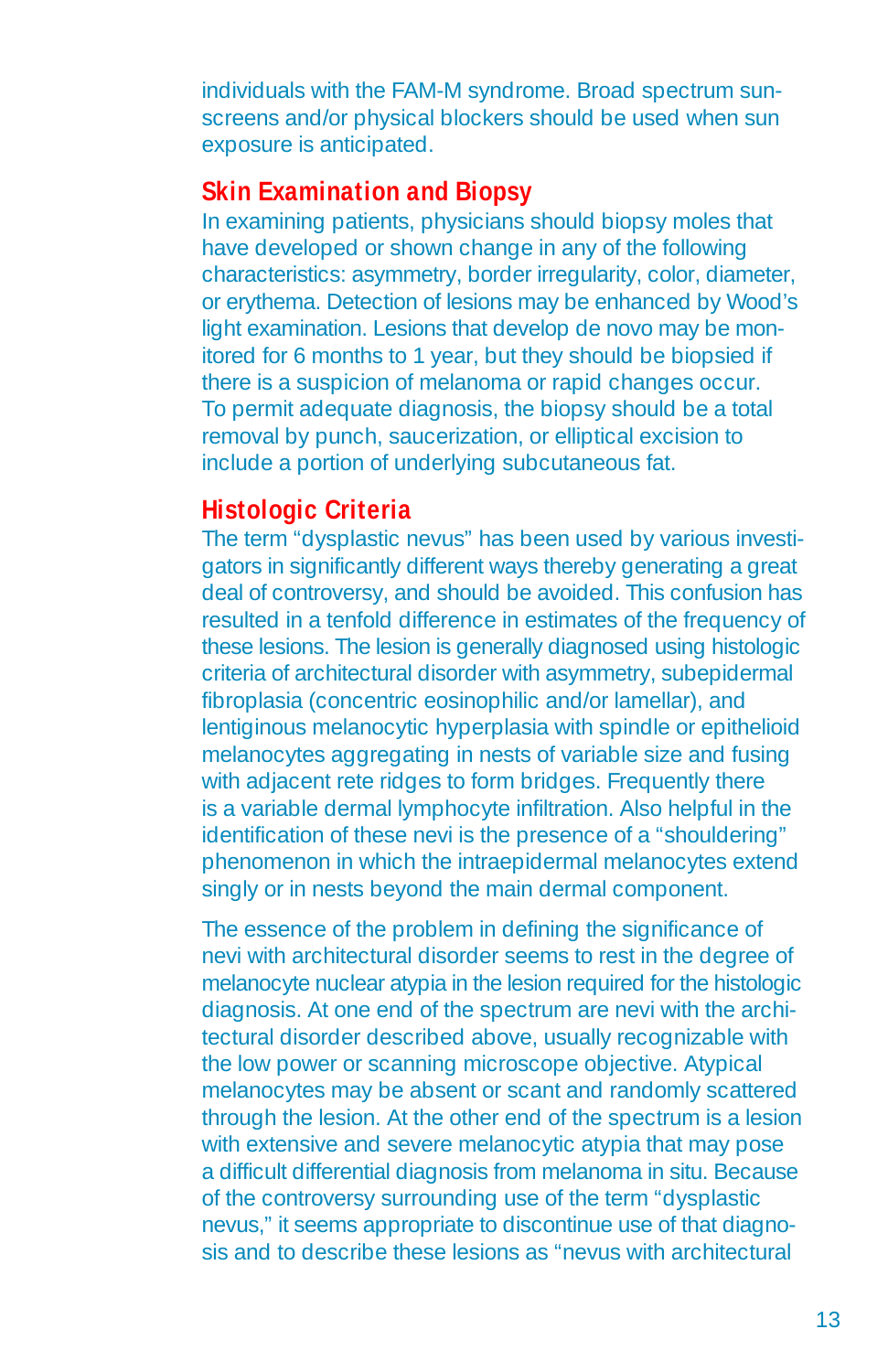disorder" with a statement as to the presence and degree of melanocytic atypia. It is strongly recommended and essential that dermatologists, pathologists, and dermatopathologists formulate a reproducible schema for diagnosing and reporting these nevi. In providing the histologic interpretation of a nevus with architectural disorder with varying degrees of melanocytic atypia, the pathologist should note whether the margins of the specimen are involved by the process. If re-excision is indicated, margins of 0.2 to 0.5 centimeter are appropriate.

### **Nonfamilial Atypical Moles**

There is a continuum of clinically and histologically atypical moles in the population. Atypical moles clearly do occur in individuals with no family history of melanoma or without an increased number of moles that are clinically atypical in appearance. The clinical significance of the histologic diagnosis of nevus with architectural disorder must be evaluated separately for each case. For those individuals having atypical moles without a family history of melanoma, the risk of developing a melanoma is clearly different from that in someone with FAM-M syndrome. The increased relative risk for an individual with nonfamilial atypical moles to develop melanoma compared with that of general population may range from two to eight. Epidemiologic studies of patients with nonfamilial atypical moles could clarify further the needed interval to be used for continued surveillance of such individuals.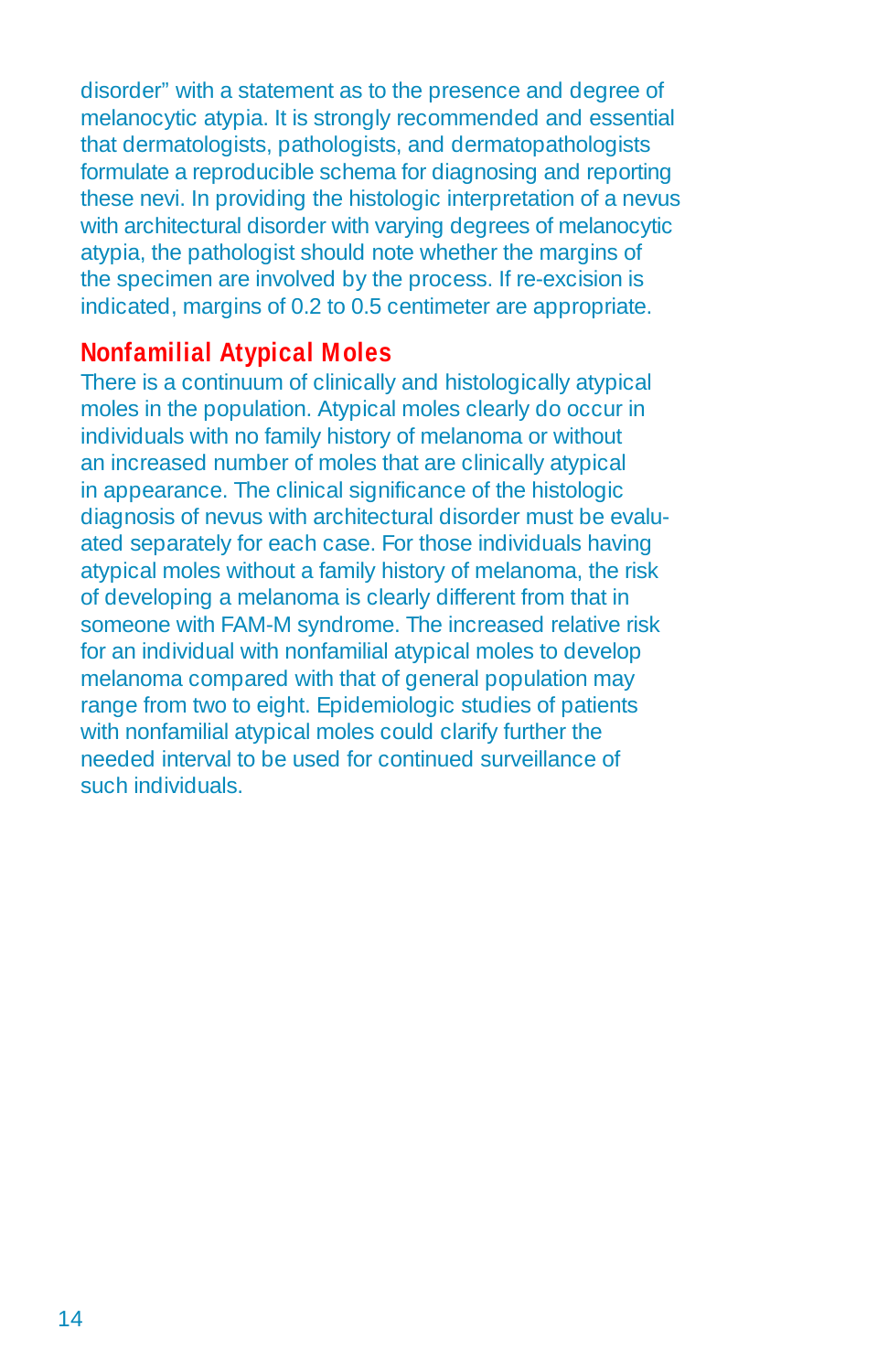# **What Is the Role of Education and Screening in Preventing Melanoma Morbidity and Mortality?**

### **Primary Prevention**

To reduce morbidity and mortality from melanoma, efforts should be undertaken aimed at both primary (risk reduction) and secondary (early detection) prevention. Different approaches are needed for these two types of prevention.

Ongoing public education is the major, currently available means of achieving primary prevention of melanoma. There are several ways to accomplish this: mass media campaigns; educational campaigns in schools, worksites, and other community settings; and patient education by physicians and other health care providers.

Evidence for the potential effectiveness of such campaigns is available in the area of skin cancer prevention as well as the prevention of other conditions, such as coronary heart disease and stroke. Public educational campaigns in other countries aimed at skin cancer prevention through risk factor reduction have resulted in decreased outdoor sun exposure among targeted populations as well as increased use of sunscreens.

Two strategies are needed for these educational activities: a high-risk strategy and a population-based strategy. The high-risk strategy should target individuals at increased risk due to the presence of one or more of the following risk factors: (1) large number of typical moles; (2) presence of atypical moles; (3) family history of melanoma; (4) prior melanoma; and (5) history of repeated severe sunburns, ease of burning, freckling, or inability to tan. Individuals who have these characteristics should be educated concerning the fact that they are at increased risk of developing melanoma. They should be strongly encouraged to minimize their future risk through reducing exposure to UV radiation.

Recommendations for accomplishing this should include avoiding exposure to sunlight unless protected by clothing, hats, and/or application of broad spectrum sunscreens of SPF 15 or higher and avoiding exposure to midday sunlight and tanning parlors. Strict avoidance of sunburning should be strongly recommended to this group.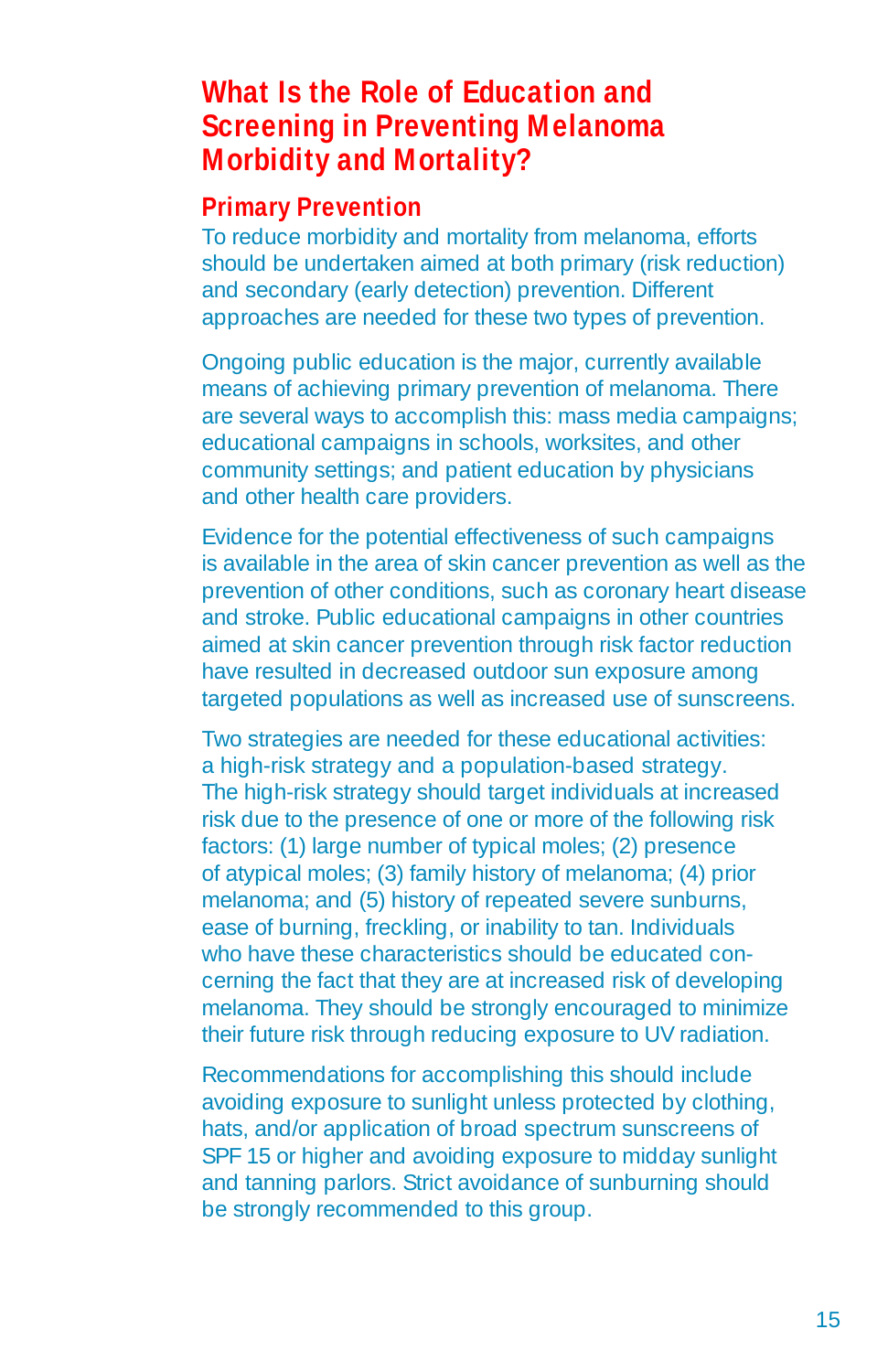The general population should also be encouraged to minimize exposure to UV radiation. The educational campaign for primary prevention should use multiple sources, including television, radio, newspapers, posters, and magazines. The messages should be clear, simple, and focused. They should also include additional reasons for avoiding sun exposure that may provide more incentive to many people, in particular that of avoiding premature skin wrinkles. Given the importance of childhood sun exposure to subsequent risk of developing melanoma, as well as the fact that childhood lifestyle behaviors often persist into adulthood, educational programs beginning in elementary school should be a major focus of these campaigns.

Physicians and nurses involved in primary care specialties (pediatrics, internal medicine, family practice, and obstetrics/ gynecology) are important in transmitting information to patients and their families. They should provide brief educational messages concerning melanoma, should learn to identify members of high-risk groups, and should stress protective measures.

### **Secondary Prevention**

There is sufficient evidence to warrant screening programs for melanoma in the United States. Melanoma meets most of the criteria for initiating screening. The condition represents an important public health problem in terms of morbidity and mortality. There is a reliable screening test (visual inspection), which is safe, relatively inexpensive, and acceptable to the public. There is a latent, asymptomatic phase to the disease during which screening can be accomplished. A safe, effective treatment (surgical excision) exists, which favorably affects subsequent morbidity and mortality.

Two other criteria for screening, which ideally should also be present before initiating screening programs, are not met. The primary care medical community is not yet adequately prepared for undertaking or responding to patient-screening programs. A randomized trial of screening versus no screening has not been done. Preliminary evidence from uncontrolled trials in countries such as Scotland, however, suggests that screening programs may favorably influence morbidity and mortality rates within several years of inception. These trials have shown that it is feasible to teach primary care physicians how to perform skin examinations and to attract the public into these screening efforts.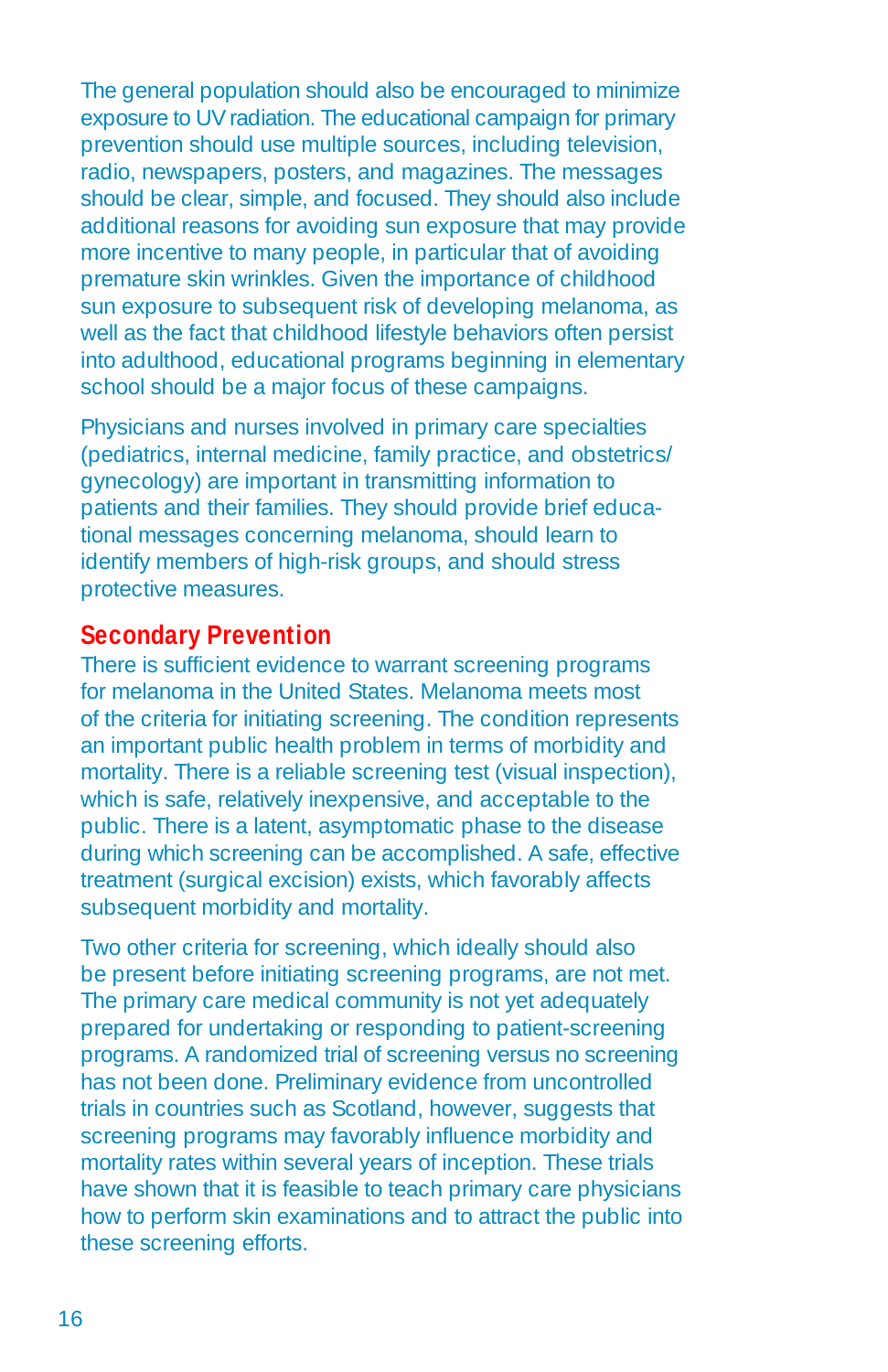Secondary prevention programs should include both high-risk and population-based components. They should incorporate both public and professional elements. The public efforts should aim at education concerning the need for periodic screening for melanoma. The public should be encouraged to ask their primary care physicians and nurses for periodic skin examinations when seeing them for other purposes, for example, a physical examination. They also should be taught warning signs concerning melanoma, that is, the ABCD signs, and told to see their physicians if such signs appear. Mass media campaigns, educational posters, and brochures should all be utilized to disseminate information about the importance of regular self- and professional-initiated skin examinations. These brochures should also stress the need for high-risk individuals to receive such examinations more frequently. The brochures should include information on how to perform total-body self-examination of the skin.

Health professional-based screening programs should be encouraged. These can take place in the community at large. However, the major source for such screening should be as part of routine primary care. Because of the lack of skills in dermatologic diagnosis in primary care specialties, professional education programs should be mounted. Enhancement of health professional skills can be accomplished through both continuing education courses and self-instruction brochures. Training concerning these issues should be routinely incorporated into medical school curricula and residency training programs.

### **Evaluation**

Following the institution of primary and secondary prevention programs, evaluation should be initiated to assess program effectiveness. These evaluations should include assessment of changes in public behavior, reliability of primary care health professional dermatologic examinations, and changes in incidence and mortality rates from melanoma.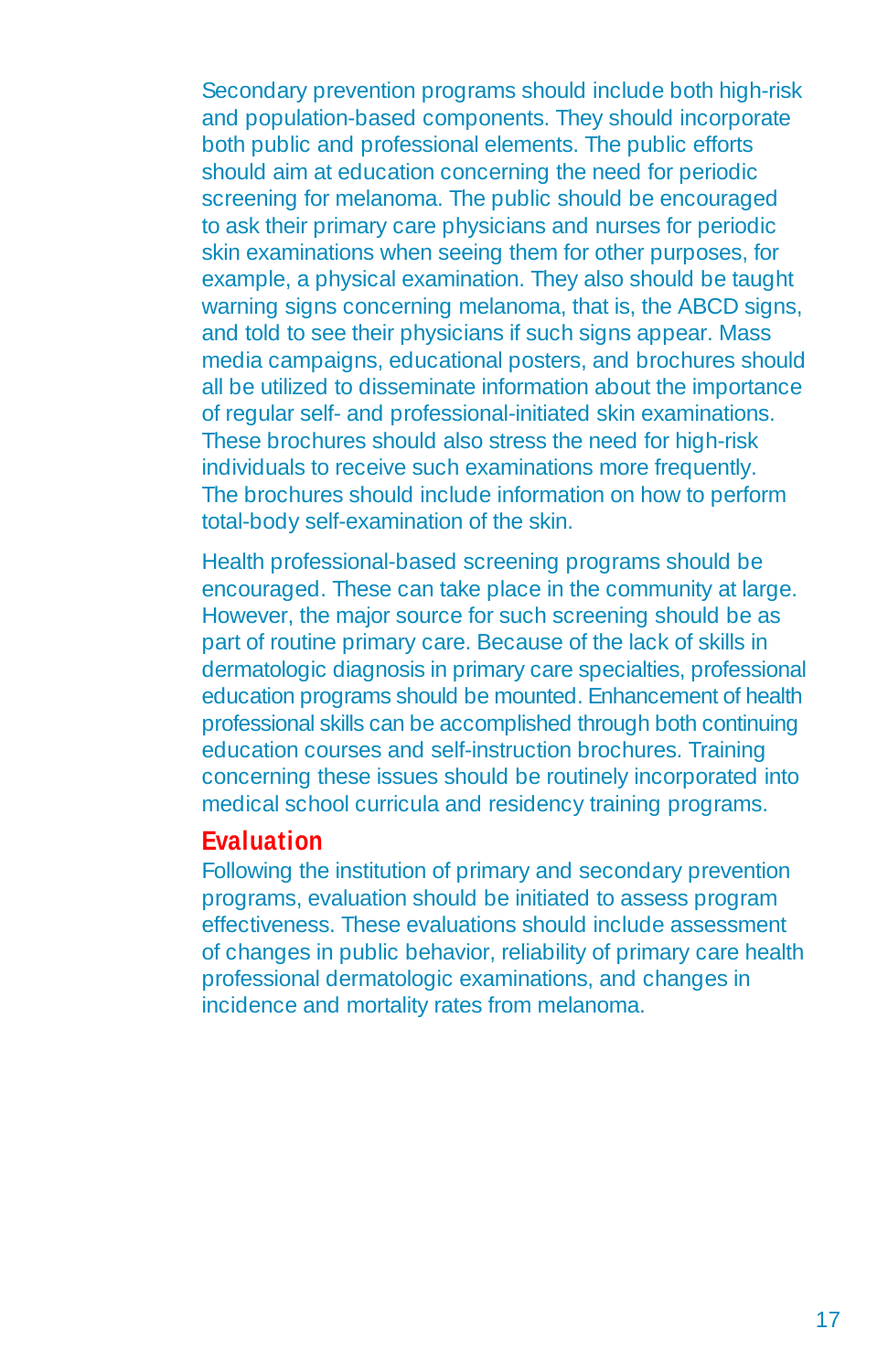# **What Are the Future Directions For Research, Including Primary Prevention?**

# **Clinical**

- Determine the optimal margins for primary melanomas deeper than 1 millimeter.
- Determine the efficacy of elective lymph node dissection in patients with intermediate depth melanomas.
- • Develop specific serologic tests and tissue tests (e.g., in situ probes, monoclonal antibodies, DNA ploidy by image cytometry on tissue sections) for invasive early melanoma to better characterize radial and vertical growth phases of the lesion.
- Determine the significance of histological regression in melanoma.
- Examine alternative therapies for primary melanomas where normal tissue conservation is critical (e.g., Mohs micrographic surgery and cryosurgery).
- Determine the genetic basis of the FAM-M syndrome and the clinical significance of sporadic atypical moles.
- Determine the role of optical and computer technology for the following of patients with atypical moles.
- Perform overview of margins and risk of relapse.

# **Biological**

- Determine the effect of UV radiation on the formation and progression of melanoma and on the immune system by:
	- determining the effect of UV-induced immune suppression on melanoma.
	- contrasting the effect of high-dose intermittent ultraviolet B light on human melanocytes with chronic UVB exposure.
- Define the basic biology of melanoma by:
	- determining the cellular characteristics associated with malignancy, invasion, and metastases, including growth factors, growth factor receptors, gangliosides, and karyotypic analysis.
	- developing cell lines for melanoma of different biological potential.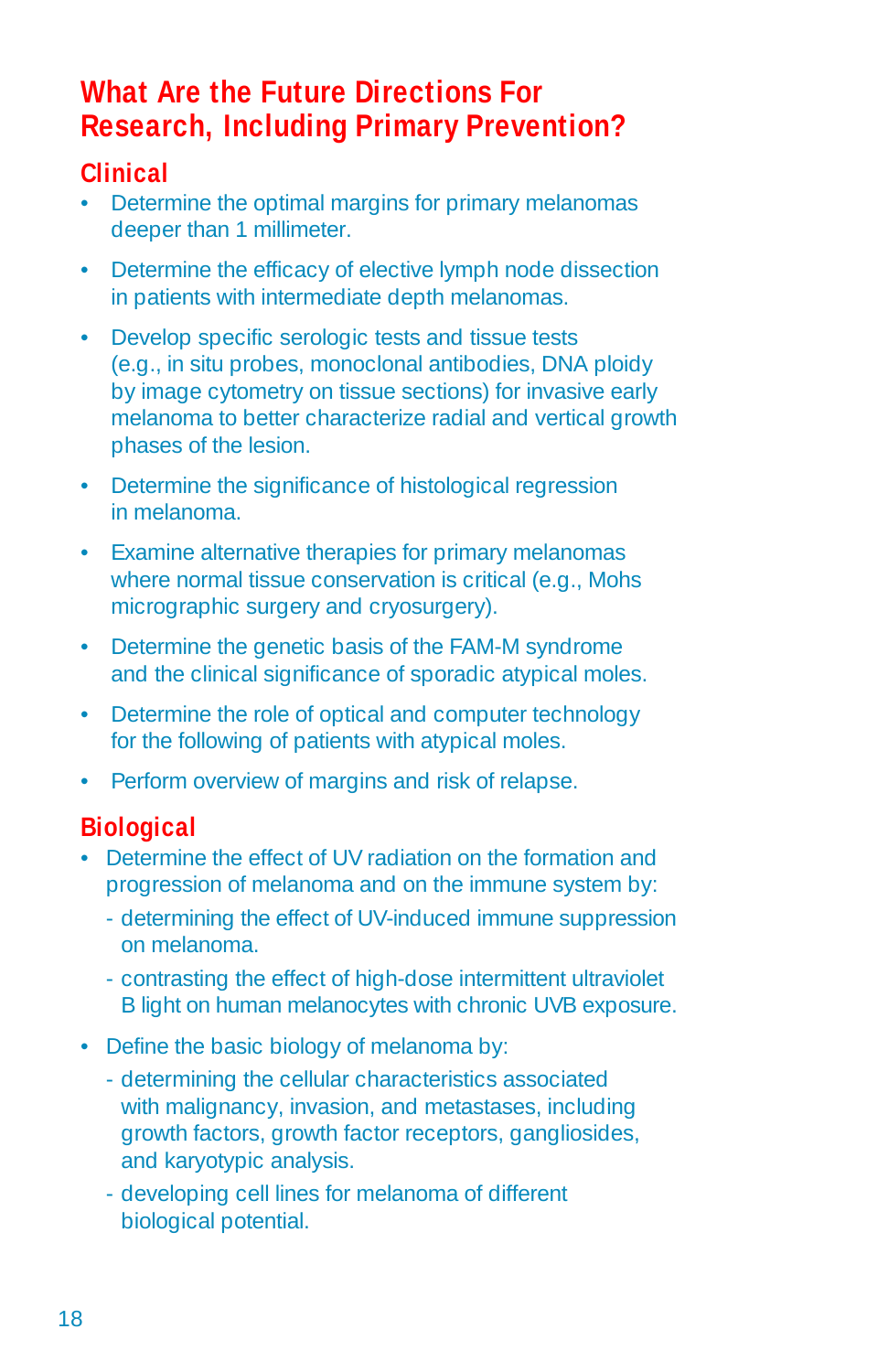- developing new markers for early stages of melanocytic neoplasia.
- studying the relationship between melanocytes and the cells of moles.
- investigating the mechanisms of melanocyte migration in fetal life and in metastases.
- determining the roles of tumor suppressor genes and oncogenes in melanoma progression.
- understanding the role of DNA repair defects in melanocytes.
- detecting and determining the significance of melanoma tumor antigens.
- developing transgenic mouse models for melanoma.

### **Public Health**

- Determine the characteristics of those who neglect changing skin lesions so educational campaigns may be improved.
- Determine the optimum frequency of skin screening for individuals of varying risk for melanoma.
- Develop better means to determine population-based incidence and prevalence data for melanoma.
- Determine the effect of primary and secondary prevention measures on melanoma incidence and mortality.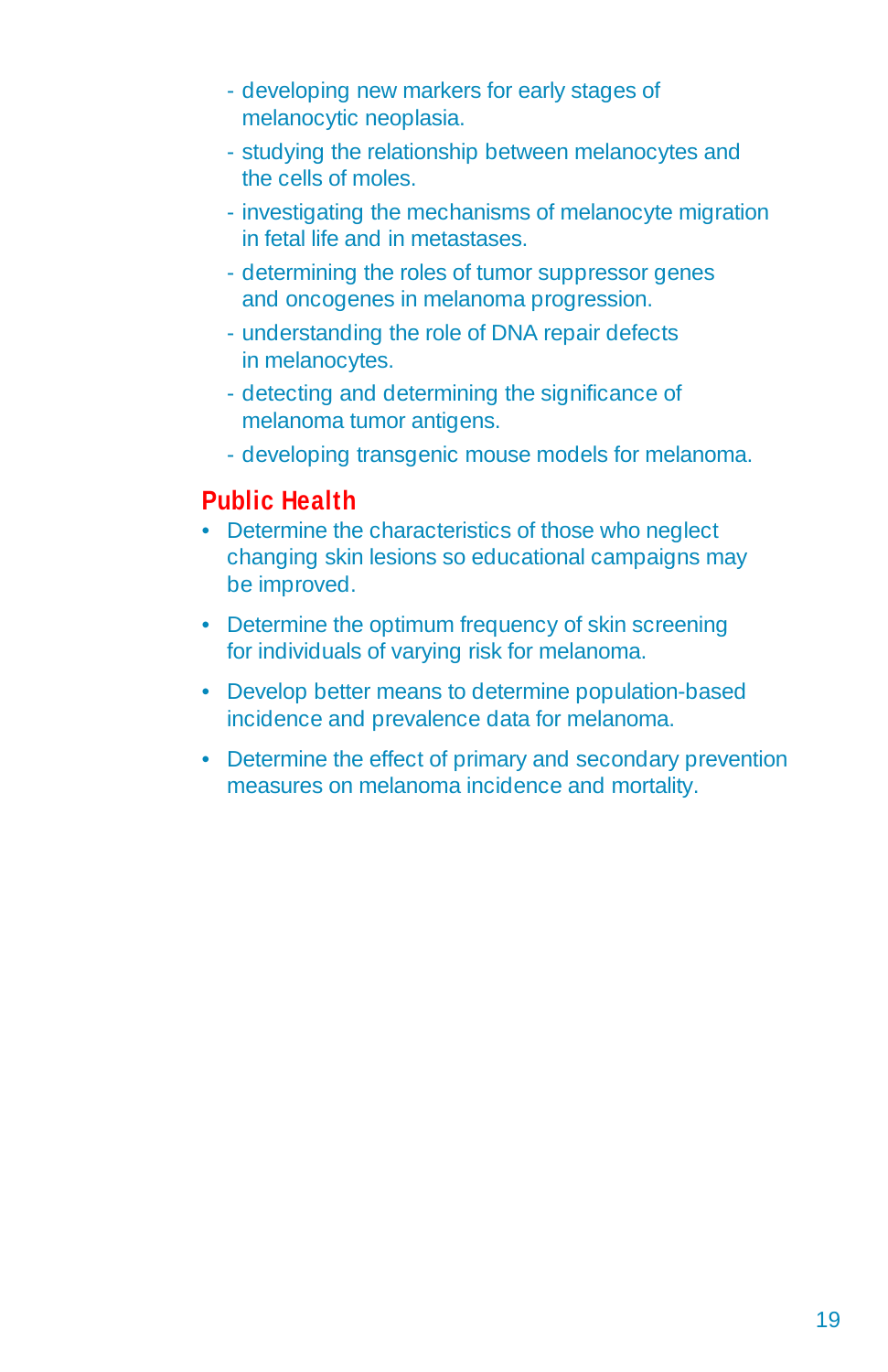# **Conclusions and Recommendations**

- The diagnosis of early melanoma (melanoma in situ and invasive melanoma less than 1 millimeter thick) is important, because:
	- melanoma in situ is a distinct diagnostic entity effectively treated surgically with 0.5 centimeter margins. There have been no reported deaths from adequately excised melanoma in situ.
	- thin invasive melanoma, less than 1 millimeter in measured thickness, has the potential for long-term survival in more than 90 percent of patients after surgical excision with a 1 centimeter margin.
- Minimal criteria for an acceptable pathology report for melanoma include diagnosis, depth of invasion (thickness) in melanoma, and status of margins.
- Elective lymph node dissections and extensive staging evaluations are not recommended in early melanoma.
- Patients with early melanoma are at low risk for relapse but may be at high risk for development of subsequent melanomas and should be followed closely.
- Some family members of patients with melanoma are at increased risk for melanoma and should be enrolled in surveillance programs.
- The use of "dysplastic nevus" as a clinical and histologic diagnosis is discouraged. The clinical lesions should be described as "atypical moles." Lesions with the appropriate constellation of microscopic features should be reported as "nevi with architectural disorder" accompanied by a statement describing the presence and degree of melanocytic atypia. The biologic significance of these nevi as indicators of melanoma risk must be determined by the clinical features and family history of each case.
- The familial atypical mole and melanoma syndrome (FAM-M) is clinically recognizable. Individuals with this syndrome have a greatly increased risk of developing melanoma. Careful surveillance of these patients is necessary.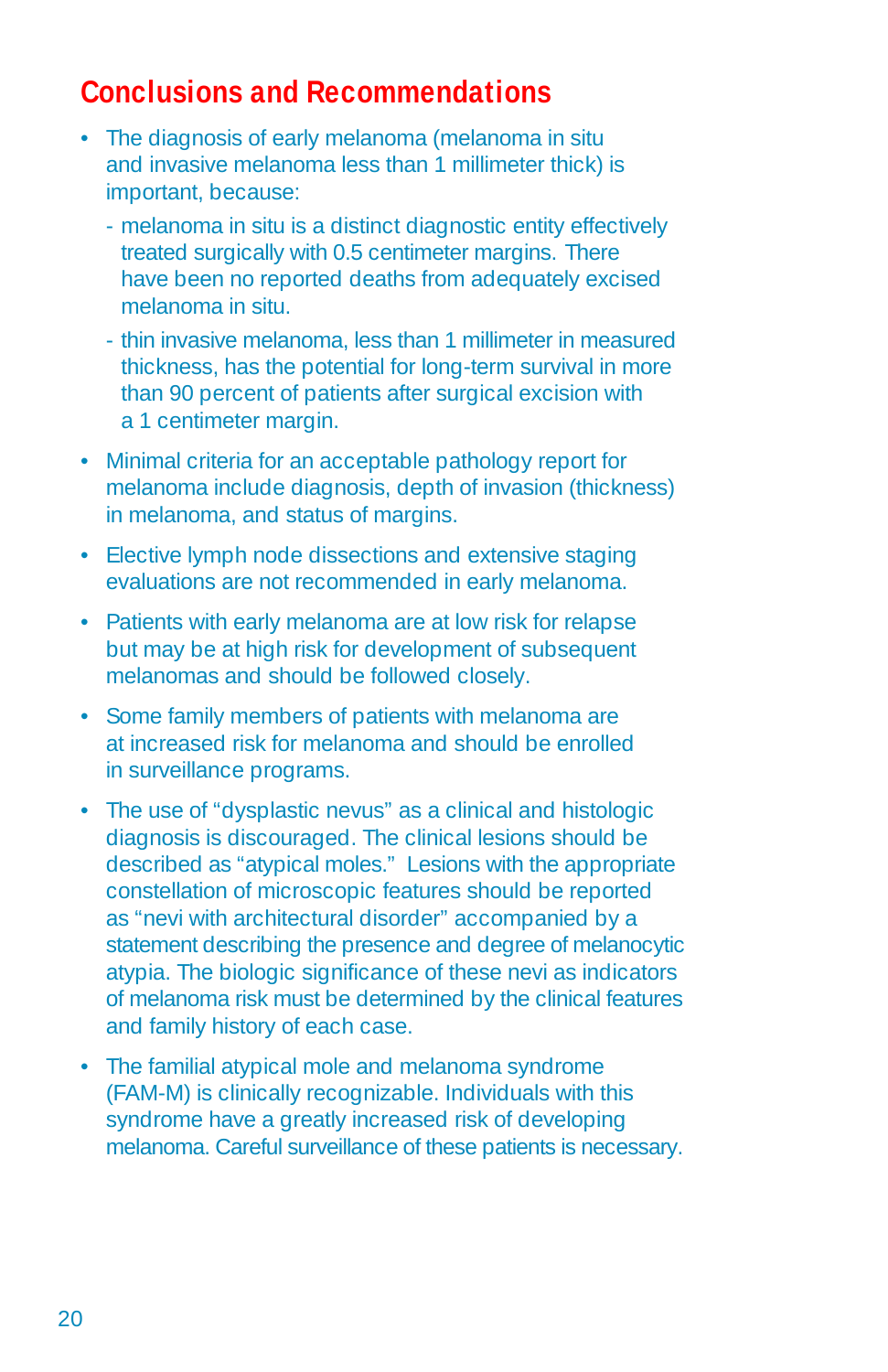- Education and screening programs have the potential to decrease morbidity and mortality from melanoma.
- The public should be made aware of: (1) the increased risk of melanoma related to excessive sun-exposure, particularly in childhood; (2) the clinical appearance of early melanoma; (3) the excellent prognosis associated with detection and treatment of early melanoma; and (4) the need for regular skin examinations by themselves and by their health professionals.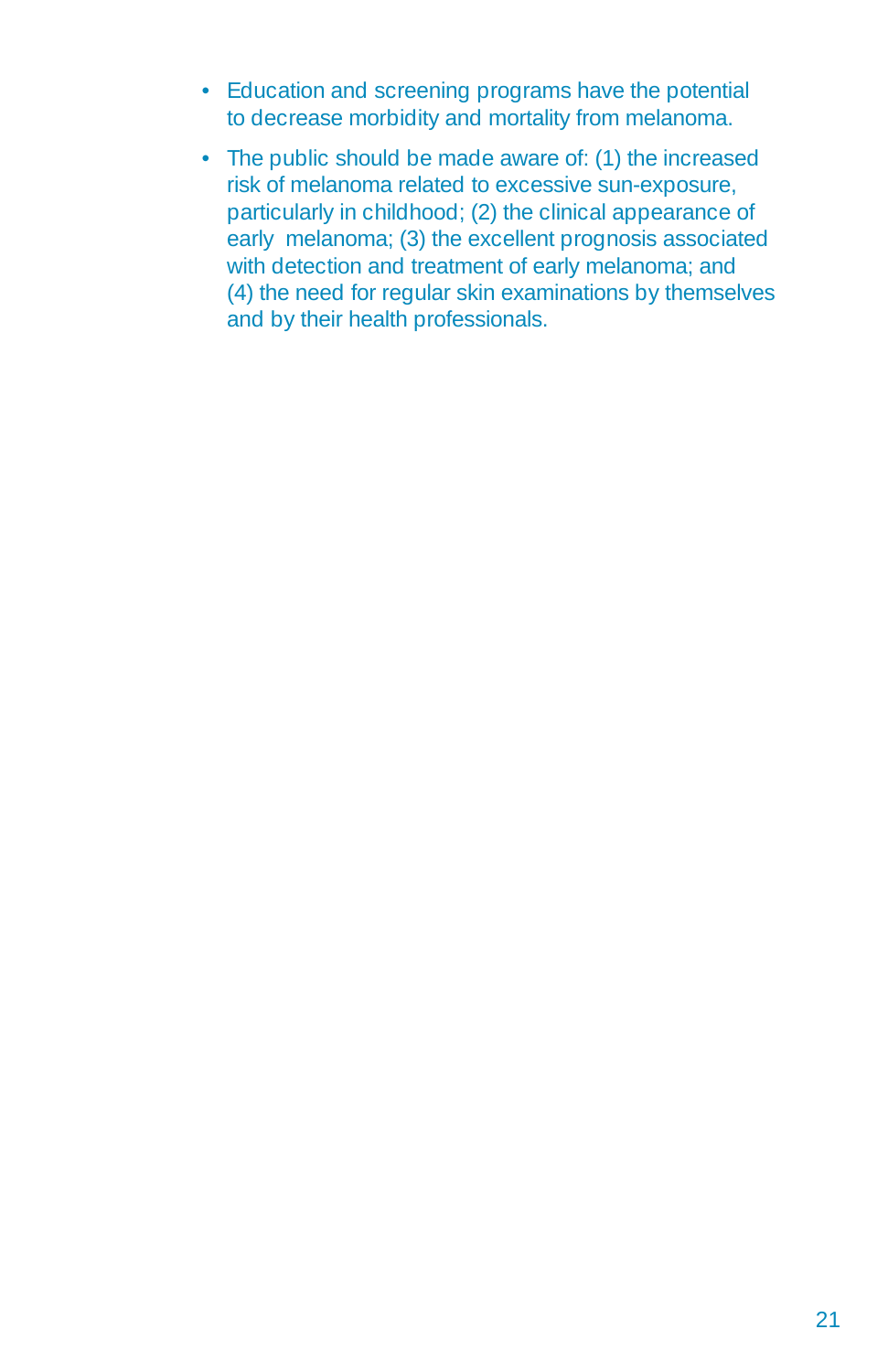#### **Consensus Development Panel**

#### **Lowell A. Goldsmith, M.D.**

Conference and Panel Chairman Professor and Chair Department of Dermatology University of Rochester School of Medicine Rochester, New York

#### **Frederic B. Askin, M.D.**

Professor of Pathology Director of Surgical Pathology The Johns Hopkins Hospital Baltimore, Maryland

#### **Alfred E. Chang, M.D.**

Associate Professor of Surgery Chief Division of Surgical Oncology University of Michigan Ann Arbor, Michigan

#### **Cynthia Cohen, M.B., B.Ch.**

Professor of Pathology Director, Surgical Pathology Department of Anatomic Pathology Emory University School of Medicine Atlanta, Georgia

#### **Janice P. Dutcher, M.D.**

Associate Professor of Medicine Department of Oncology Albert Einstein Cancer Center Montefiore Medical Center Bronx, New York

**Robert S. Gilgor, M.D.**  Clinical Associate Professor of Dermatology Duke University Clinical Professor of Dermatology University of North Carolina at Chapel Hill Private Practice Chapel Hill, North Carolina

#### **Stephanie Green, Ph.D.**

Associate Member Fred Hutchinson Cancer Research Center Research Associate Professor University of Washington Seattle, Washington

#### **Emily L. Harris, Ph.D., M.P.H.**

Assistant Professor Department of Epidemiology Johns Hopkins University School of Hygiene and Public Health Baltimore, Maryland

#### **Stephen Havas, M.D., M.P.H., M.S.**

Associate Professor Department of Epidemiology and Preventive Medicine University of Maryland School of Medicine Baltimore, Maryland

#### **June K. Robinson, M.D.**

Professor of Dermatology and Surgery Department of Dermatology Northwestern University Medical School Chicago, Illinois

#### **Neil A. Swanson, M.D.**

Professor of Dermatology and Otolaryngology Head and Neck Surgery **Head** Section of Dermatologic Surgery and Oncology Oregon Health Sciences **University** Portland, Oregon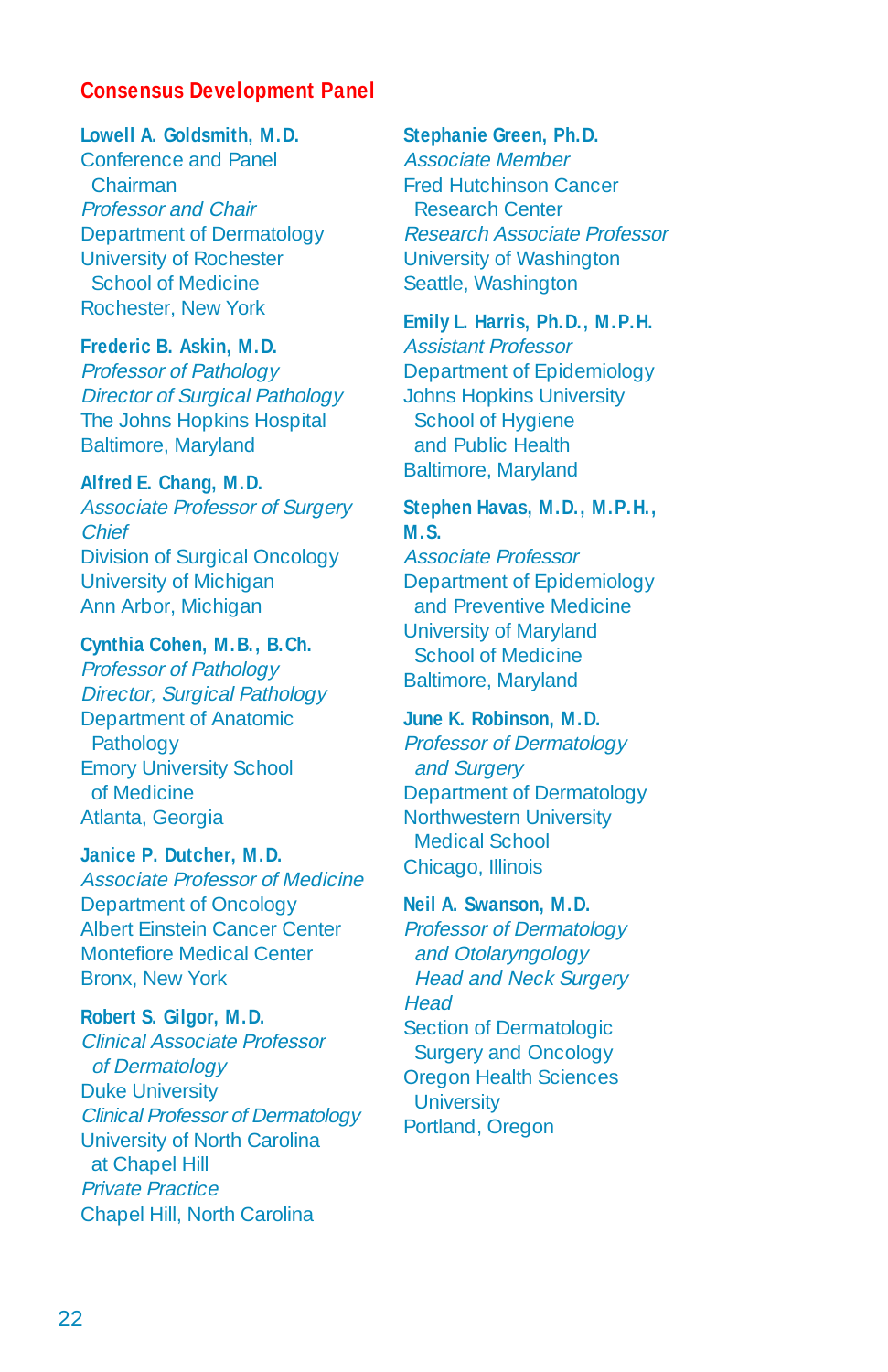#### **Margaret A. Tempero, M.D.**

Associate Professor of Medicine Section of Oncology/Hematology Department of Internal Medicine University of Nebraska Medical Center Omaha, Nebraska

#### **Speakers**

**A. Bernard Ackerman, M.D.**  "Critique of Report" and "Dysplastic Nevi"

**Charles M. Balch, M.D., F.A.C.S.**  "Diagnosis and Treatment

of Early Melanoma" **Natale Cascinelli, M.D.** 

#### (presentation given by Charles M. Balch) "One Centimeter Free Margins Excision Is the Treatment of Choice for Patients With Stage I Melanoma Not Thicker Than Two Millimeters"

**Wallace H. Clark, M.D.**  "Workshop Without Walls Report"

**Evan R. Farmer, M.D.**  "Summary of Workshop Without Walls Report"

#### **DuPont Guerry IV, M.D.**  "Tumor Progression in Melanocytic Neoplasia: Lessons for the Clinic"

**Alan N. Houghton, M.D.**  "Prevention of Melanoma— A Realistic Goal"

**Howard K. Koh, M.D., F.A.C.P.**  "Population Screening and Education for Melanoma"

**Alfred W. Kopf, M.D.**  "What Is Early Melanoma"

**Kenneth H. Kraemer, M.D.**  "Genetics/Host Factors, UV"

**Rona M. MacKie, M.D., F.R.C.P., F.R.C.Path., F.R.S.E.**  "Educational Activities Aimed at Earlier Diagnosis of Malignant Melanoma and Their Evaluation"

**John C. Maize, M.D.**  "Regressing Melanoma"

**Frank L. Meyskens, Jr., M.D.**  "Evaluation of the Patient With Early Melanoma"

#### **Douglas A. Perednia, M.D.**

"Developing Uses for Digital Imaging in the Diagnosis and Treatment of Melanoma"

#### **Michael W. Piepkorn, M.D., Ph.D.**  "Problems in Histologic Diagnosis of the Dysplastic Nevus"

**Darrell S. Rigel, M.D., M.S.**  "Dysplastic Nevus Syndrome— Clinical Significance"

**Gary S. Rogers, M.D.**  "Followup Studies: Second Primary Melanoma"

#### **Richard W. Sagebiel, M.D.**

"A Mole By Any Other Name... The Presence of Precursor Moles in Association With Primary Malignant Melanoma"

**Arthur J. Sober, M.D.**  "Clinical Studies—Overview"

**Margaret A. Tucker, M.D.**  "Risk of Melanoma in Members of Melanoma-Prone Families"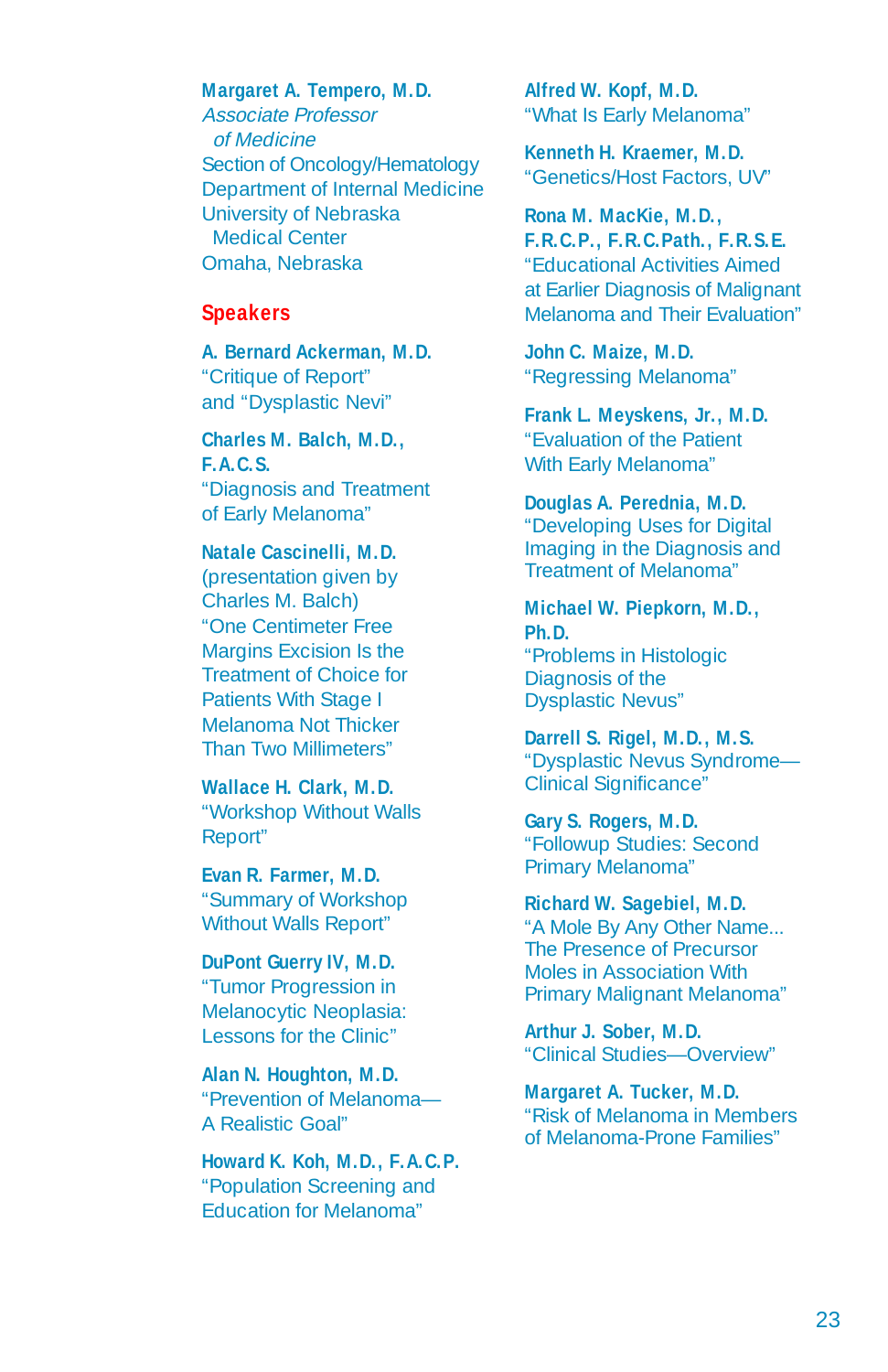**Mark R. Wick, M.D.**  "Overview of Histopathology"

**John J. Zone, M.D.**  "Family Studies of Malignant Melanoma and Dysplastic Nevus Syndrome"

#### **Planning Committee**

#### **Alan N. Moshell, M.D.**

Planning Committee Chairman Program Director Skin Diseases Branch National Institute of Arthritis and Musculoskeletal and Skin Diseases National Institutes of Health Bethesda, Maryland

#### **Elaine Blume**

Senior Science Writer National Cancer Institute National Institutes of Health Bethesda, Maryland

#### **Elsa Bray**

Program Analyst Office of Medical Applications of Research National Institutes of Health Bethesda, Maryland

#### **Jerry M. Elliott**

Program Analyst Office of Medical Applications of Research National Institutes of Health Bethesda, Maryland

#### **John H. Ferguson, M.D.**

**Director** Office of Medical Applications of Research National Institutes of Health Bethesda, Maryland

#### **Lowell A. Goldsmith, M.D.**

Professor and Chair Department of Dermatology University of Rochester School of Medicine Rochester, New York

#### **Mary B. Gregg, M.S., M.B.A.**

Cancer Program Specialist Office of the Assistant Director National Cancer Institute National Institutes of Health Bethesda, Maryland

#### **William H. Hall**

Director of Communications Office of Medical Applications of Research National Institutes of Health Bethesda, Maryland

#### **Donald E. Henson, M.D.**

Program Director Early Detection Branch Division of Cancer Prevention and Control National Cancer Institute National Institutes of Health Bethesda, Maryland

#### **Alan N. Houghton, M.D.**

Chief Clinical Immunology Service Department of Medicine **Head** Laboratory of Solid Tumor Immunology **Head** Melanoma Section Division of Medical Oncology Memorial Sloan-Kettering Cancer Center Cornell University Medical **Center** New York, New York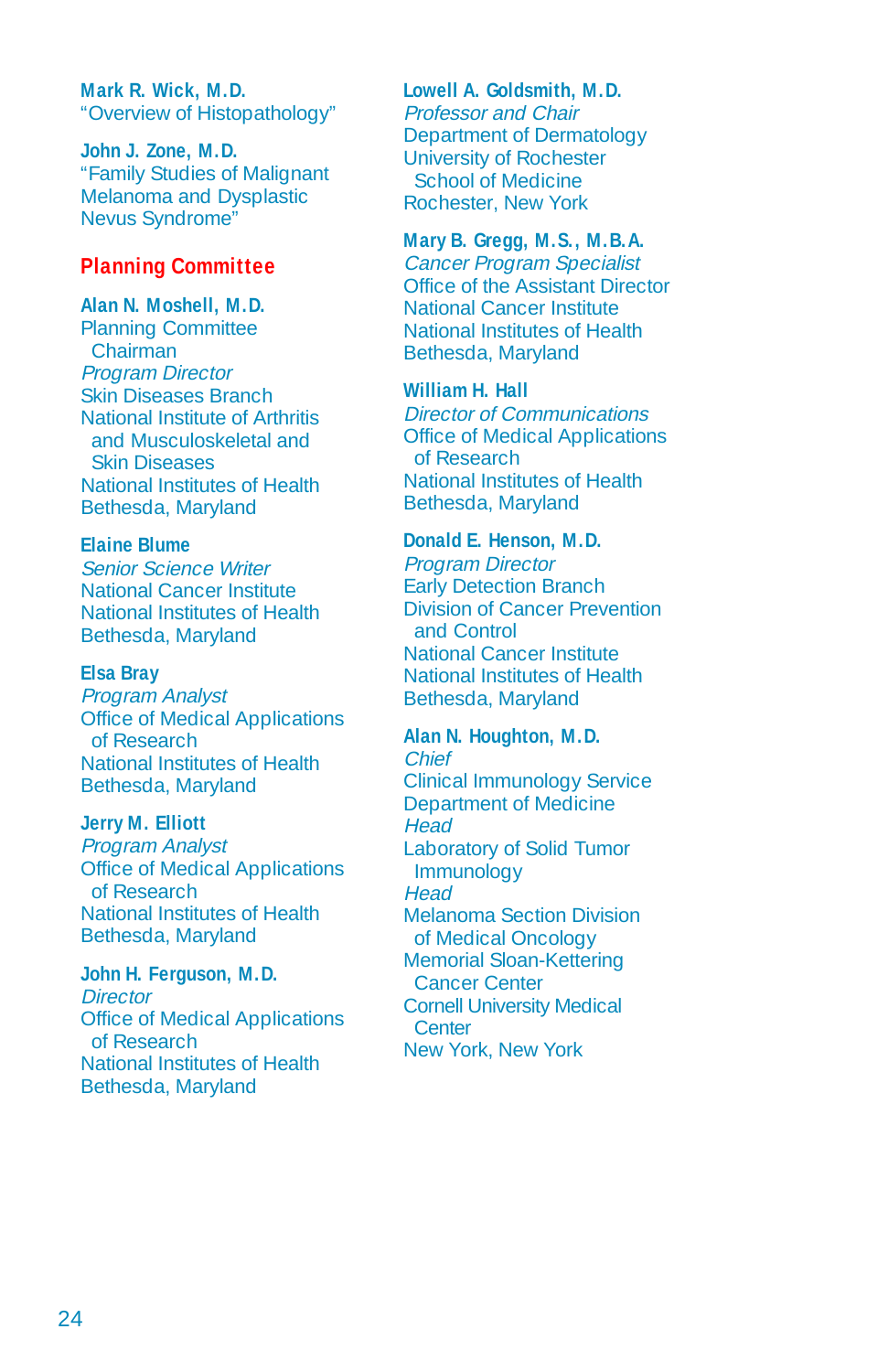#### **Stephen I. Katz, M.D., Ph.D.**  Chief

Dermatology Branch National Cancer Institute National Institutes of Health Bethesda, Maryland

#### **Michael T. Lotze, M.D.**

Professor of Molecular Genetics and Biochemistry **Chief** Section of Surgical Oncology University of Pittsburgh School of Medicine Pittsburgh, Pennsylvania

#### **John Maize, M.D.**

Professor of Dermatology, Pathology, and Laboratory **Medicine** Chairman Department of Dermatology Medical University of South Carolina Charleston, South Carolina

#### **Kavon H. Safavi, M.D., M.P.H.**

Epidemiology Fellow Office of Prevention, Epidemiology, and Clinical Applications National Institute of Arthritis and Musculoskeletal and Skin Diseases National Institutes of Health Bethesda, Maryland

#### **Arthur Sober, M.D.**

Associate Chief of **Dermatology** Department of Dermatology Massachusetts General Hospital Boston, Massachusetts

#### **Conference Sponsors**

**National Cancer Institute**  Samuel Broder, M.D. **Director** 

#### **National Institute of Arthritis and Musculoskeletal and Skin Diseases**  Lawrence E. Shulman, M.D., Ph.D.

**Director** 

### **NIH Office of Medical Applications of Research**

John H. Ferguson, M.D. **Director**